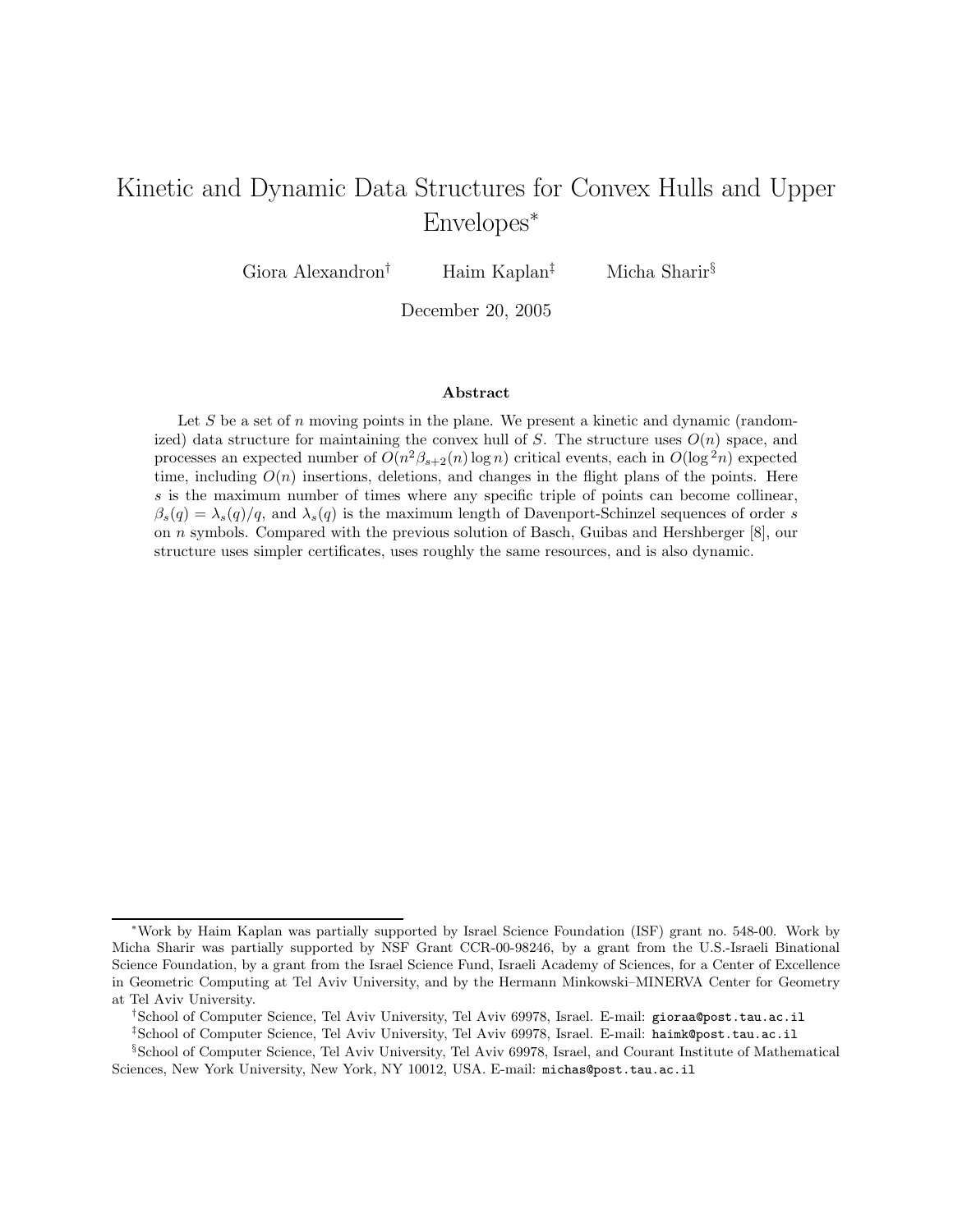## 1 Introduction

The Kinetic Data Structure (KDS) framework, introduced by Basch, Guibas and Hershberger [8], proposes an algorithmic approach, together with several quality criteria, for maintaining certain geometric configurations determined by a set of objects, each moving along a semi-algebraic trajectory of constant description complexity (see below for a precise definition). Several interesting algorithms have been designed, using this framework, over the past few years, including algorithms for maintaining the convex hull of a set  $S$  of (moving) points in the plane  $[8]$ , the closest pair in such a set  $[8]$ , a point in the center region of such a set  $[2]$ , kinetic planar subdivisions  $[1, 3, 6]$ , kinetic medians and  $kd$ -trees [4], maintaining the extent of a moving point set [5], kinetic collision detection [7, 16, 19], shooting a moving target [9], kinetic discrete centers [13], kinetic connectivity for unit disks, rectangles, and hypercubes [15, 17], kinetic geometric spanners [18], and kinetic separation of convex polygons [20]; see also [11, 14].

Typically, a geometric algorithm for computing such a configuration determined by a set S is normally designed for the *static* case, where the objects are stationary. When the objects move, the combinatorial representation of the configuration may change at certain critical times, when certain "events" occur (e.g., a new vertex of the convex hull may appear, an old vertex may disappear, the closest pair of points changes, etc.). The goal is to design a data structure that can efficiently keep track of these changes, and maintain (a discrete representation of) the correct configuration at all times. Thus the algorithm has to keep track of these critical events, and fix the configuration when they happen. One easy solution is to compute all the possible discrete values of the configuration at all times in advance, given the flight plans of the moving objects. In most cases, though, this would cause a large memory consumption. Furthermore, since objects may change their flight plan at times not known in advance, this pre-calculation may be useless, and fixing the structure after such a change might be too expensive.

The crux in designing an efficient KDS is finding a set of *certificates* that, on one hand, ensure the correctness of the configuration currently being maintained, and, on the other hand, are inexpensive to maintain. When the motion starts, we can compute the closest failure time of any of the certificates, and insert these times into a global event queue. When the time of the next event in the queue matches the current time, we invoke the KDS repair mechanism, which fixes the configuration and the failing certificate(s). In doing so, the mechanism will typically delete from the queue failure times that are no longer relevant, and insert new failure times into it.

To analyze the efficiency of a KDS, we distinguish between two types of events: internal and external. External events are events associated with real (combinatorial) changes in the configuration, thus forcing a change in the output. *Internal events*, on the other hand, are events where some certificate fails, but the overall desired configuration still remains valid. These events arise because of our specific choice of the certificates, and are essentially an overhead incurred by the data structure. If the ratio between the number of internal events to the number of external events is no more than polylogarithmic in the number of input objects, the KDS is said to be  $efficient<sup>1</sup>$ . Other parameters of the KDS that one would like to minimize are the following.

• The processing time of a critical event by the repair mechanism. If this parameter is no more

 ${}^{1}$ Basch et al. [8] considered a KDS to be efficient, if the ratio between the number of internal events to the number of external events is bounded by a small power of the number of input objects. In our definition of efficient KDS, we only allow a degradation factor that is a polylogarithmic function of the number of input objects. We impose similar more stringest restrictions on the other performance parameters of the structure.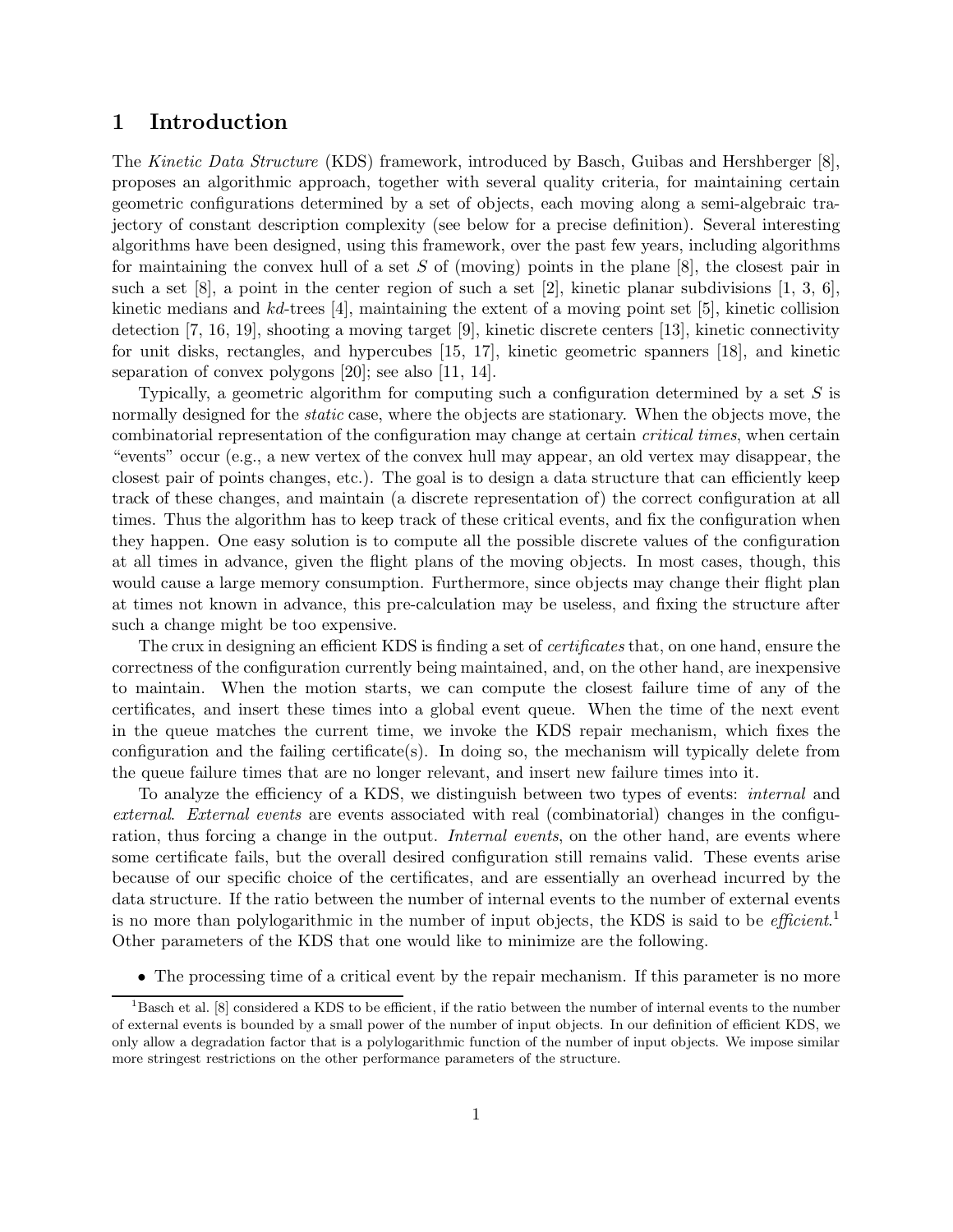than polylogarithmic in the number of input objects, we say that the KDS is responsive.

- The maximum number of events at any fixed time in the queue that are associated with one particular object. When this parameter is no more than polylogarithmic in the number of input objects, we say that the KDS is *local*. Locality typically implies that changes in flight plans can be handled efficiently.
- The space used by the data structure. If this is larger than the number of input objects by at most a polylogarithmic factor, we say that the KDS is compact.

In addition, which is one of the central issues considered in this paper, one might wish to design a KDS that is also dynamic, meaning that it can also efficiently support insertions and deletions of objects.

In their paper, Basch et al. [8] developed a KDS that maintains the convex hull of a set of moving points in the plane, which meets all these criteria, namely, it is compact, efficient, local, and responsive. Specifically, their structure processes  $O(n^{2+\epsilon})$  events, for any  $\epsilon > 0$ , each in  $O(\log^2 n)$ time. (The number of events has been slightly improved in a later work [5], to  $O(n\lambda_s(n))$ , where s is the number of times any fixed triple of points can become collinear.) To achieve locality, their algorithm uses a fairly complicated set of certificates. Furthermore, Basch et al. have focused only on kinetization, and did not consider insertions and deletions of points. The motivation for our work is twofold: (i) to simplify the certificates used by [8], and (ii) to obtain a dynamic algorithm that still meets the four quality criteria mentioned above.

Our results. In this paper we present an efficient dynamic KDS for maintaining the convex hull of a set of moving points in the plane, which also supports insertions and deletions of points. Our certificates are simpler than those of [8], and the performance of our algorithm is comparable with that of [8].

We assume that each moving point i is given as a pair  $(a_i(t), b_i(t))$  of semi-algebraic functions of time of *constant description complexity*. That is, each function is defined as a Boolean combination of a constant number of predicates involving polynomials of constant maximum degree. We present our result in the dual plane, where each point is mapped to the moving non-vertical line  $y =$  $a_i(t)x + b_i(t)$ , and the goal is to maintain the upper and lower envelopes of this set of moving lines. For simplicity, and without loss of generality, we will only consider the maintenance of the upper envelope.

The main idea in our solution is to maintain the lines sorted by slope in a data structure similar to the stationary data structure of Overmars and van Leeuwen [21]. This is in contrast with the data structure of Basch et al. [8] that does not maintain the lines sorted by slope, but rather keeps them in a tree in some arbitrary order.

Because of some technical difficulties in the analysis, which are discussed at the end of Section 3.3 (these difficulties arise due to lack of tight bounds on the complexity of a single level in planar arrangements), we have to use a *treap* [22] as the underlying tree. Our data structure is therefore randomized, and its performance bounds hold only in expectation.

The data structure of Overmars and van Leeuwen [21] exploits the following simple observation.

**Proposition 1.1.** Given two sets of lines L and R, such that any line in L has a smaller slope than that of any line in R, the upper envelope of L and the upper envelope of R have exactly one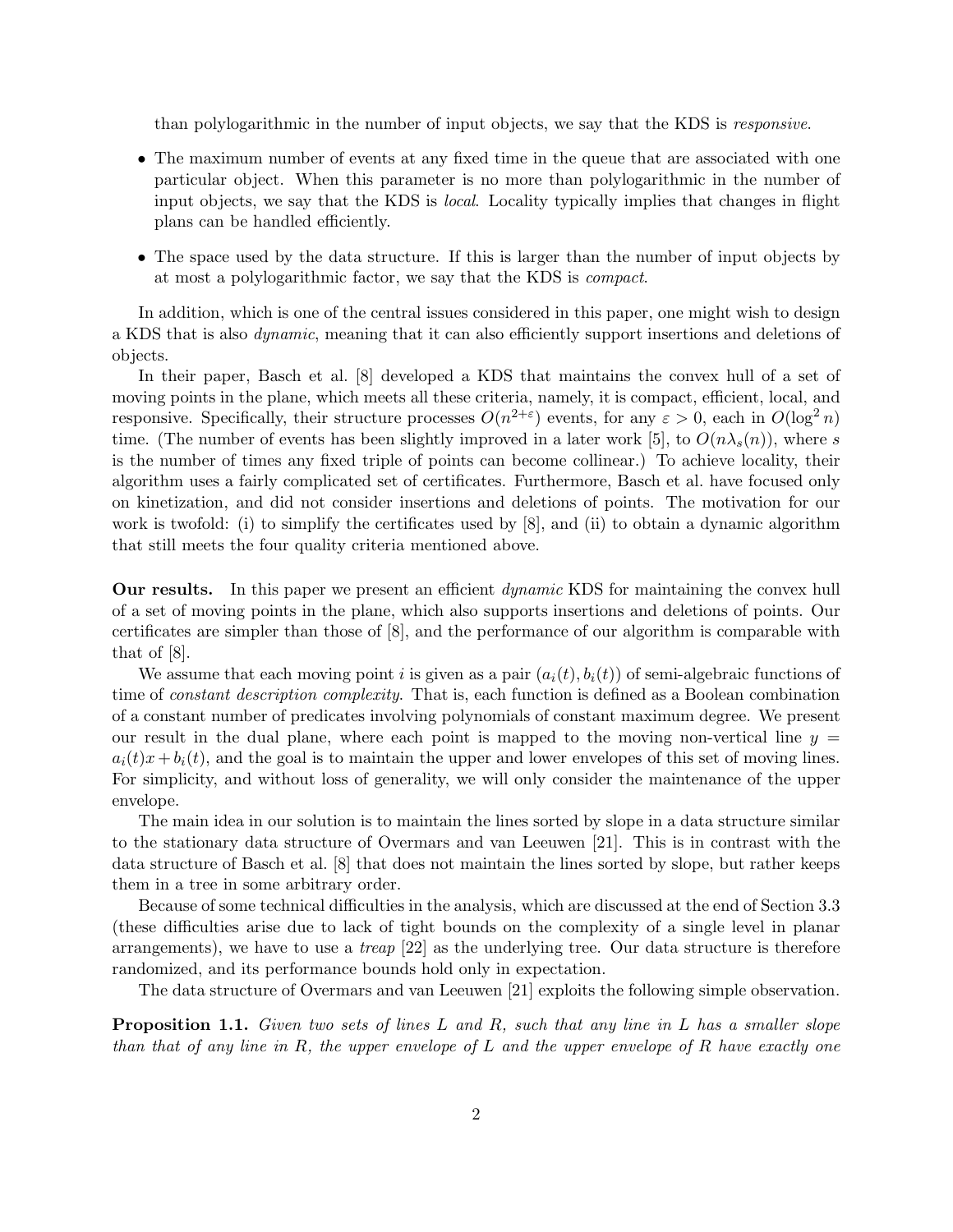common intersection point q. The envelope is attained by lines of  $L$  to the left of q, and by lines of R to the right of q.

Overmars and van Leeuwen use this to develop a divide-and-conquer algorithm that computes the upper envelope of a set of *stationary* lines in  $O(n \log n)$  time, and maintains it, after each insertion or deletion, in  $O(\log^2 n)$  time. We follow the same idea, using a *treap* as the underlying tree, in which the lines are stored (in inorder) in their increasing slope order. Let  $n$  denote the total number of insertions, and let s denote the number of times any three input points can become collinear. Write  $\beta_q(n) = \lambda_q(n)/n$ , where q is any constant, and where  $\lambda_q(n)$  is the maximum length of a Devenport-Schinzel sequence of order  $q$  on  $n$  symbols (see [23]). We show that our structure processes an expected number of  $O(n^2\beta_{s+2}(n)\log n)$  events,<sup>2</sup> each in  $O(\log^2 n)$  expected time, that it has size  $O(n)$ , and that each line participates in only  $O(\log n)$  "certificates" maintained by the structure. In the terminology defined above, our structure is compact, efficient, local, and responsive.

We present the algorithm in three stages. First, we describe the classical dynamic algorithm of Overmars and van Leeuwen for stationary lines [21], upon which our solution is built. Second, we make this algorithm kinetic, by designing a set of simple certificates and an efficient algorithm for maintaining them as the lines move. In this special case, the bound on the number of events slightly improves to  $O(n^2\beta_s(n)\log n)$ . Third, we make the algorithm dynamic, by showing how to perform insertions and deletions efficiently, adapting and enhancing the basic technique of [21].

## 2 Preliminaries

In this section we inroduce our framework and notation, by briefly reviewing the data structure of Overmars and van Leeuwen [21] for dynamically maintaining the upper envelope of a set of lines. We describe this structure here in its original stationary context. In the subsequent sections we will make the structure both kinetic and dynamic.

We denote by  $S = \{\ell_1, \ldots \ell_n\}$  the set of lines in the data structure, sorted in order of increasing slopes, so that  $\ell_k$  is the line with the k-th smallest slope. We store the lines at the leaves of a balanced binary search tree T in this order. Slightly abusing the notation, we also use  $\ell_k$  to denote the node of T containing  $\ell_k$ . Later, we take T to be a *treap* (see [22] and below), but for now any kind of balanced search tree will do. Denote the root of T by r. For a node  $v \in T$ , denote the left and right children of v by  $\ell(v)$  and  $r(v)$ , respectively, and denote the parent of v by  $p(v)$ . Denote the set of lines in the leaves of the subtree of v by  $S(v)$ .

Each node  $v \in T$  stores a sorted list of the lines that appear in the upper envelope  $E(v)$  of  $S(v)$ , in their left-to-right order along the envelope, which is the same as the increasing order of their slopes. To facilitate fast implementation of searching, splitting, and concatenation of upper envelopes, we represent each such sorted list as a balanced search tree. Abusing the notation slightly, we denote by  $E(v)$  both the upper envelope of the lines in  $S(v)$  and the tree representing it.

After sorting the lines of S in the increasing order of their slopes, we build  $T$  and the secondary structures  $E(v)$ , for each  $v \in T$ , in the following bottom-up recursive manner. For a node v,

<sup>&</sup>lt;sup>2</sup>In case the number of insertions and deletions, say m, is larger than the maximum number, n, of points in the data structure at any fixed time, the bound on the total number of events is in fact  $O(mn\beta_{s+2}(n) \log n)$ . One can easily establish this by splitting time into  $O(m/n)$  intervals, each containing  $O(n)$  updates, use our analysis for each interval, and sum up the bounds in all intervals.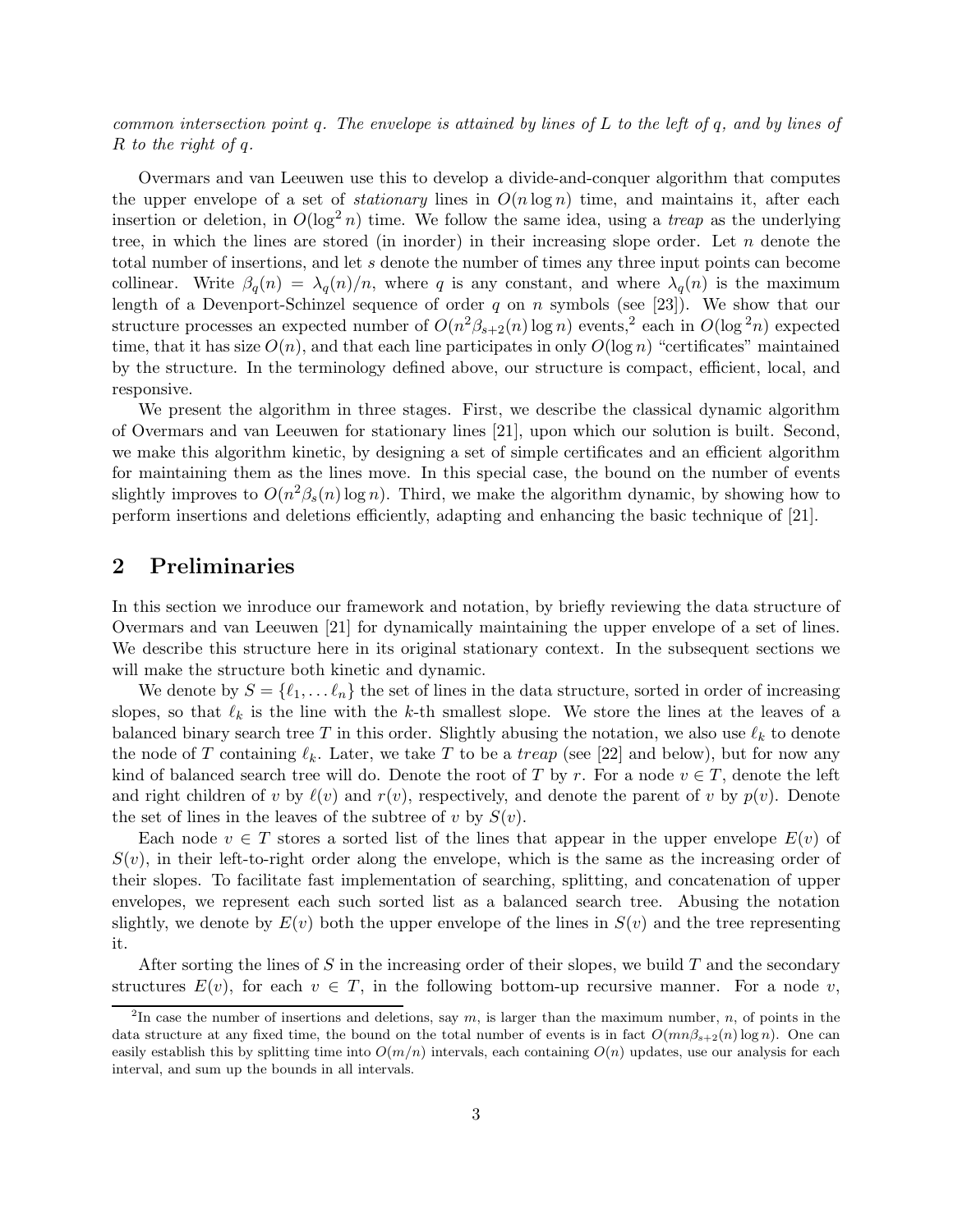we build  $E(v)$  from  $E(\ell(v))$  and  $E(r(v))$ . First we compute the intersection  $q(v)$  of  $E(\ell(v))$  and  $E(r(v))$ , by simultaneous binary search over  $E(\ell(v))$  and  $E(r(v))$ , in the manner described in [21]. Then we split  $E(\ell(v))$  and  $E(r(v))$  at  $q(v)$ , and concatenate the part of  $E(\ell(v))$  that lies to the left of  $q(v)$  with the part of  $E(r(v))$  that lies to the right of  $q(v)$ , to obtain  $E(v)$ .

Using standard search tree machinery, after we split  $E(\ell(v))$  and  $E(r(v))$  at  $q(v)$ , the trees representing  $E(\ell(v))$  and  $E(r(v))$  are destroyed. For that reason, and to save space, Overmars and van Leeuwen [21] store at each node v only the part of  $E(v)$  that does not appear on  $E(p(v))$ . One can then reconstruct  $E(v)$  on the fly from  $E(p(v))$ , and from the piece stored at v.

The operations of finding  $q(v)$ , splitting and concatenating  $E(\ell(v))$  and  $E(r(v))$ , take  $O(\log n)$ time each. Therefore, we can build the entire structure in  $O(n \log n)$  time. The size of the primary tree T, including the portions of the envelopes  $E(v)$  stored at each node v, is  $O(n)$ . To see this, observe that, for each line  $\ell$ , there is at most one node v, ancestor of  $\ell$ , where  $\ell$  is stored and where it is not adjacent to  $q(v)$ .

To support insertions and deletions of lines, each time we traverse an edge of the tree from a node v to one of its children, we construct the envelopes  $E(\ell(v))$  and  $E(r(v))$  from  $E(v)$ . Later on when we traverse the same edge going from the child back to v we reconstruct  $E(v)$  from the potentially new values of  $E(\ell(v))$  and  $E(r(v))$ . The overall cost of an insertion or deletion is  $O(\log^2 n)$ .

To simplify the presentation in the subsequent sections, we will consider upper envelopes stored at various nodes of the structure as if they are stored there in full, and will ignore the issues related to this more space-efficient representation. Nevertheless, the bounds that we will state will take this improved representation into account.

# 3 Making the Data Structure Kinetic

We now show how to maintain the upper envelope  $E$  of  $S$ , using the structure of Section 2, when the lines are moving along known trajectories, which are assumed to be semi-algebraic functions of time of constant description complexity, and known to the algorithm, except that at certain times the motion ("flight plan") may change (and then the algorithm is notified about the change). Note that now the increasing slope order of the lines  $\ell_1, \ldots, \ell_n$  may change over time. So when we refer to  $\ell_k$  we mean the line with the  $k^{th}$  smallest slope at some particular time, which will always be clear from the context.

Fix an internal node  $v \in T$ . We need the following notation. Denote the two lines from  $E(\ell(v))$ and  $E(r(v))$  that intersect at  $q(v)$  as  $\mu_{\ell}(v)$  and  $\mu_r(v)$ , respectively. Denote the line in  $E(\ell(v))$ immediately preceding (resp., succeeding)  $\mu_{\ell}(v)$  as  $\mu_{\ell}^{-}$  $\bar{\ell}(v)$  (resp.,  $\mu_{\ell}^{+}$  $^{\dagger}_{\ell}(v)$ ). Similarly, we denote the lines immediately preceding and succeeding  $\mu_r(v)$  in  $E(r(v))$  by  $\mu_r^-(v)$  and  $\mu_r^+(v)$ , respectively; see Figure 1.

We denote the intersection point of two lines a and b by ab. We write  $ab <_x cd$  if the x-coordinate of ab is smaller than the x-coordinate of cd.

To ensure the validity of the structure as the lines are moving, we use two types of certificates, denoted by CT and CE. These are predicates, each involving a small number of lines. As long as all certificates remain true, the validity of the structure is ensured. Each certificate contributes a *critical event* to a global event queue  $Q$ , which is the first future time when the certificate becomes invalid (if there is such a time).

(CT) Certificates that ensure the validity of T.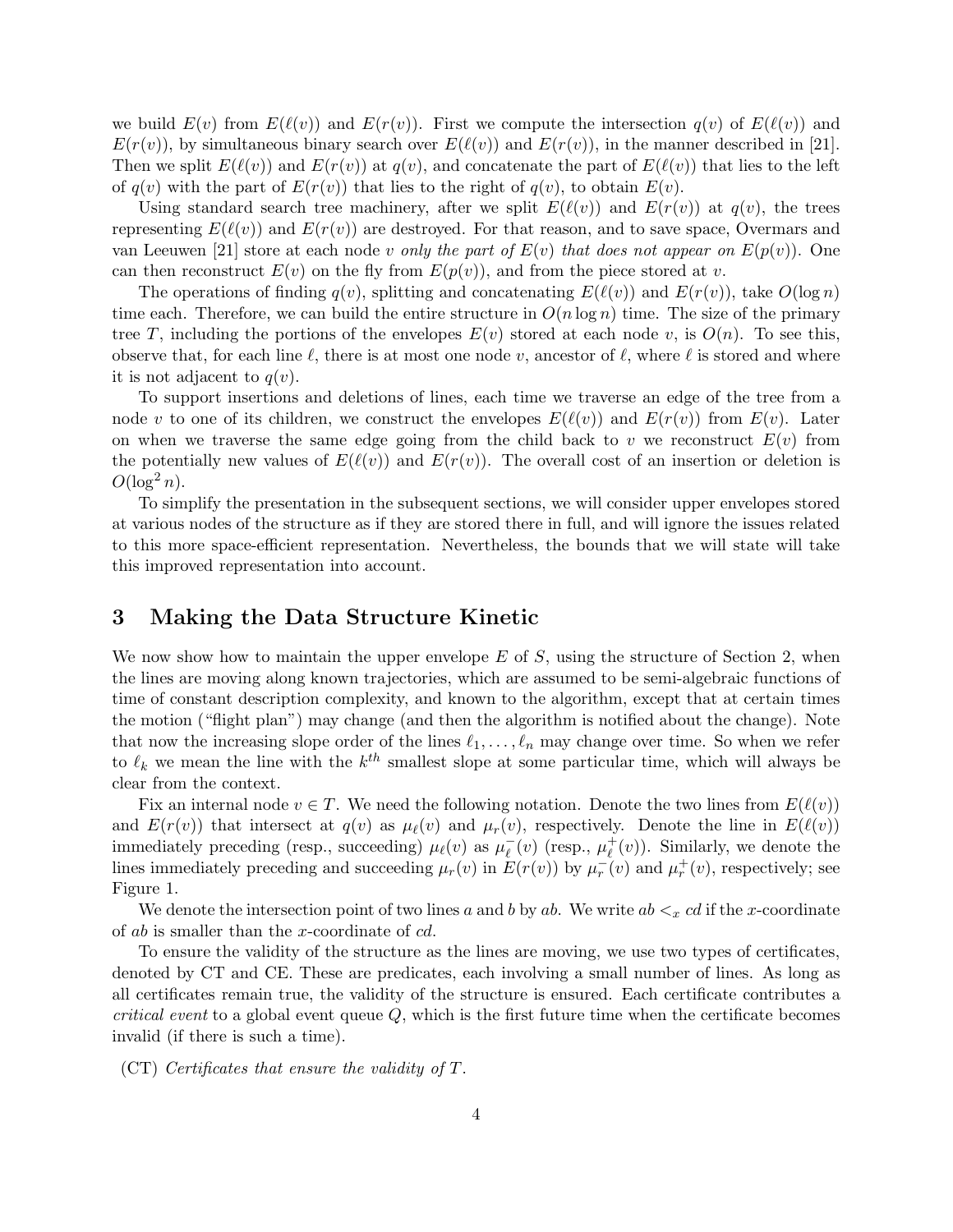

Figure 1: One of the four CE-certificates for guaranteeing the validity of  $E(v)$ .

For each pair of consecutive lines  $\ell_k, \ell_{k+1}$  in T, we have a CT-certificate that asserts that the slope of  $\ell_k$  is smaller than or equal to the slope of  $\ell_{k+1}$ .

(CE) Certificates that ensure the validity of the envelopes  $E(v)$ .

For each node v, we maintain the following (at most) four certificates (see Figure 1); recall that  $\mu_{\ell}(v)\mu_r(v) = q(v)$ .

- 1.  $\mu_{\ell}(v)\mu_r(v) <_{x} \mu_r(v)\mu_r^+(v)$ ,
- 2.  $\mu_{\ell}(v)\mu_r(v) <_{x} \mu_{\ell}(v)\mu_{\ell}^+$  $_{\ell}^{+}(v),$
- 3.  $\mu_{\ell}(v)\mu_r(v) > x \mu_r(v)\mu_r^-(v),$
- 4.  $\mu_\ell(v)\mu_r(v) >_x \mu_\ell(v)\mu_\ell^ \bar{\ell}(v)$ .

Alternatively, we can use certificates which guarantee that 1)  $\mu_r(v)\mu_r^+(v)$  is above the line  $\mu_{\ell}(v), 2) \mu_{\ell}(v) \mu_{\ell}^{+}$  $\mu^+_\ell(v)$  is below the line  $\mu_r(v)$ , 3)  $\mu_r(v)\mu^-_r(v)$  is below the line  $\mu_\ell(v)$  and , 4)  $\mu_\ell(v)\mu^-_\ell$  $\bar{e}(v)$  is above the line  $\mu_r(v)$ .

The proof of the following lemma is straightforward.

**Lemma 3.1.** As long as all CT and CE certificates are valid, the lines are stored at the leaves of T from left to right in increasing order of their slopes, and, for each node  $v \in T$ ,  $E(v)$  stores the correct upper envelope of  $S(v)$ .  $\Box$ 

## 3.1 Handling critical events

By a CT or CE *critical event* we mean a failure event of one of the current CT or CE certificates. A CT certificate fails when the slopes of two consecutive lines  $\ell_k$  and  $\ell_{k+1}$  in T become equal. If, right after the failure, the slope of  $\ell_{k+1}$  becomes smaller than the slope of  $\ell_k$ , we have to update T as follows. Let  $w = LCA(\ell_k, \ell_{k+1})$  be the lowest common ancestor of the two leaves containing  $\ell_k$ and  $\ell_{k+1}$  (see Figure 2).

We swap  $\ell_k$  and  $\ell_{k+1}$ , and then delete from Q the two CT events associated with  $\ell_k$  and  $\ell_{k-1}$ , and with  $\ell_{k+1}$  and  $\ell_{k+2}$ , and add to Q up to three new CT events: between  $\ell_{k-1}$  and the new  $\ell_k$ , between the new  $\ell_{k+1}$  and  $\ell_{k+2}$ , and between  $\ell_k$  and  $\ell_{k+1}$ , if their slopes become equal again at some future time. In addition, this swap might affect upper envelopes at the nodes on the two paths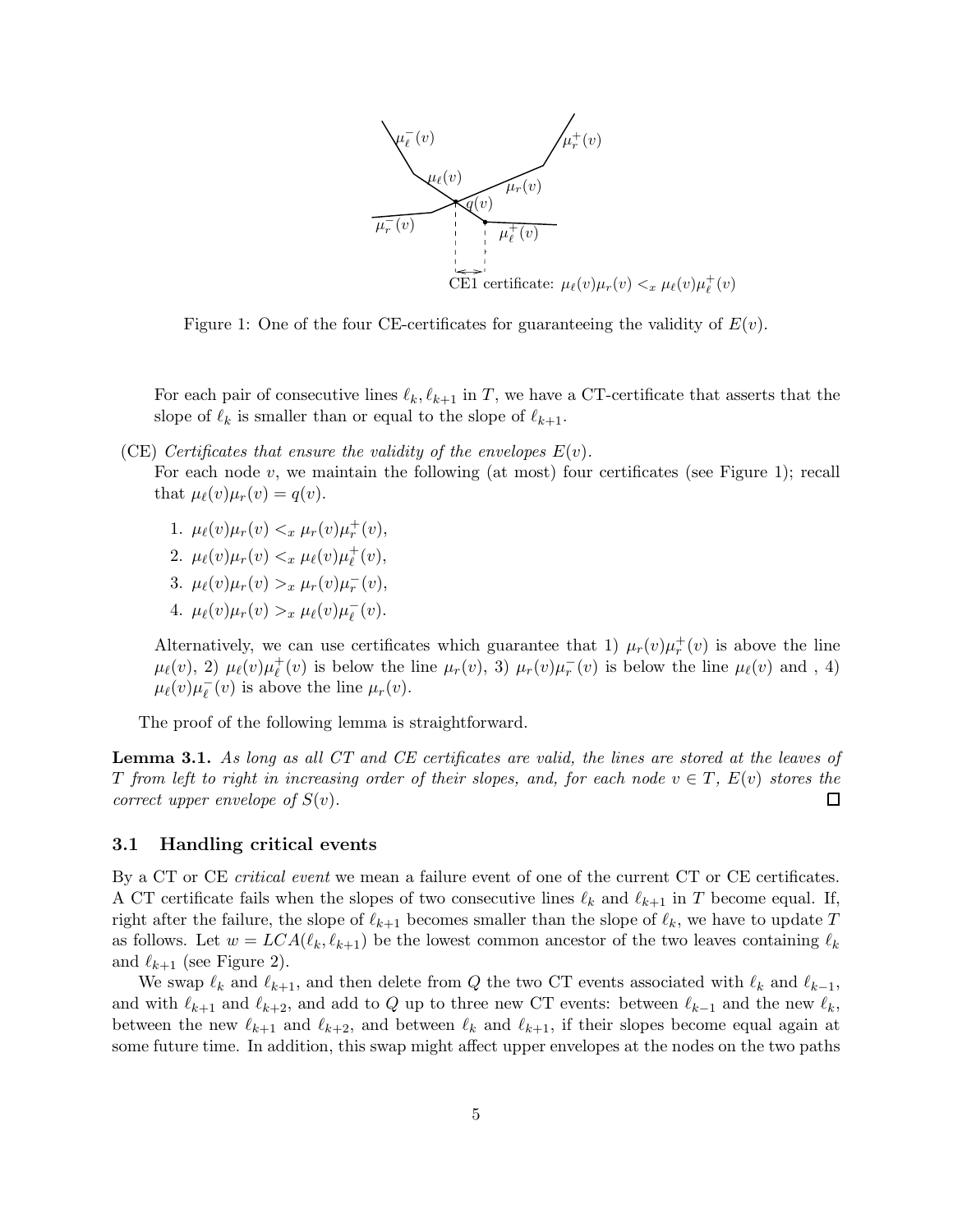

Figure 2: Handling a CT event, at which the order of slopes of lines in two consecutive leaves changes. We swap the lines between the leaves, and recompute the envelopes on the paths to the lowest common ancestor.

from  $\ell_k$  and from  $\ell_{k+1}$  to the root.<sup>3</sup> Hence, for each node u on either of the paths, we recompute  $E(u)$  from scratch in a bottom-up fashion. In particular, it means that, for each such node u at which  $E(u)$  has changed, we may have to delete from Q the at most four CE events associated with u, and replace them by at most four new CE events.

When a CE certificate fails at some node v,  $E(v)$  is no longer valid. The following changes can take place: If the certificate  $\mu_{\ell}(v)\mu_r(v) <_{x} \mu_r(v)\mu_r^+(v)$  fails, the line  $\mu_r(v)$  is removed from  $E(v)$ . If  $\mu_\ell(v)\mu_r(v) <_x \mu_\ell(v)\mu_\ell^+$  $_{\ell}^{+}(v)$  fails, the line  $\mu_{\ell}^{+}$  $\mu^{\dagger}_\ell(v)$  is added to  $E(v)$  between  $\mu_\ell(v)$  and  $\mu_r(v)$ . Similarly, if  $\mu_{\ell}(v)\mu_r(v) > x \mu_r(v)\mu_r(v)$  fails, the line  $\mu_r(v)$  is added to  $E(v)$  between  $\mu_{\ell}(v)$  and  $\mu_r(v)$ , and if  $\mu_\ell(v)\mu_r(v) >_x \mu_\ell(v)\mu^-_\ell$  $\overline{\ell}(v)$  fails, the line  $\mu_{\ell}(v)$  is removed from  $E(v)$ . Because of the continuity of the motion of the lines, only these local changes can occur at a failure of a CE certificate.

We restore  $E(v)$  by inserting or deleting the appropriate line at the appropriate location. We replace the four old CE certificates associated with  $v$  by four new certificates, to reflect the fact that either  $\mu_r(v)$  or  $\mu_\ell(v)$  has changed, as did its predecessor and successor in the respective subenvelope. We also delete from Q the failure times of the old certificates, and insert into Q the failure times of the new certificates.

The change in  $E(v)$  may also cause  $E(w)$  to change at ancestors w of v. We propagate the change from v up towards the root, until we reach an ancestor w of v for which  $E(w)$  is not affected by the change at v. Let w be an ancestor of v at which  $E(w)$  changes. Let  $p(w)$  be the parent of w, and let  $s(w)$  be the sibling of w. If the line that joins or leaves  $E(w)$  also joins or leaves  $E(p(w))$ , we change  $E(p(w))$  accordingly. In addition, if the change replaces the line in  $E(w)$  on which the intersection of  $E(w)$  and  $E(s(w))$  occurs, or one of lines adjacent to it on  $E(w)$ , we also replace the CE certificates associated with  $p(w)$ , and replace the corresponding failure times in Q.

<sup>&</sup>lt;sup>3</sup>In fact, if the swap is between  $\ell_k$  and  $\ell_{k+1}$ , where  $k \neq 1$  and  $k + 1 \neq n$ , then no change in the upper envelope can happen for nodes  $z$  on the path from  $w$  to the root. This is because, right before the event, only one of the lines  $\ell_k$  or  $\ell_{k+1}$  can be on  $E(z)$ , as is easily checked. On the other hand if the swap is between  $\ell_1$  and  $\ell_2$  or between  $\ell_{n-1}$ and  $\ell_n$ , it may also affect every ancestor z of w since both lines may occur on the envelope of z right before the swap.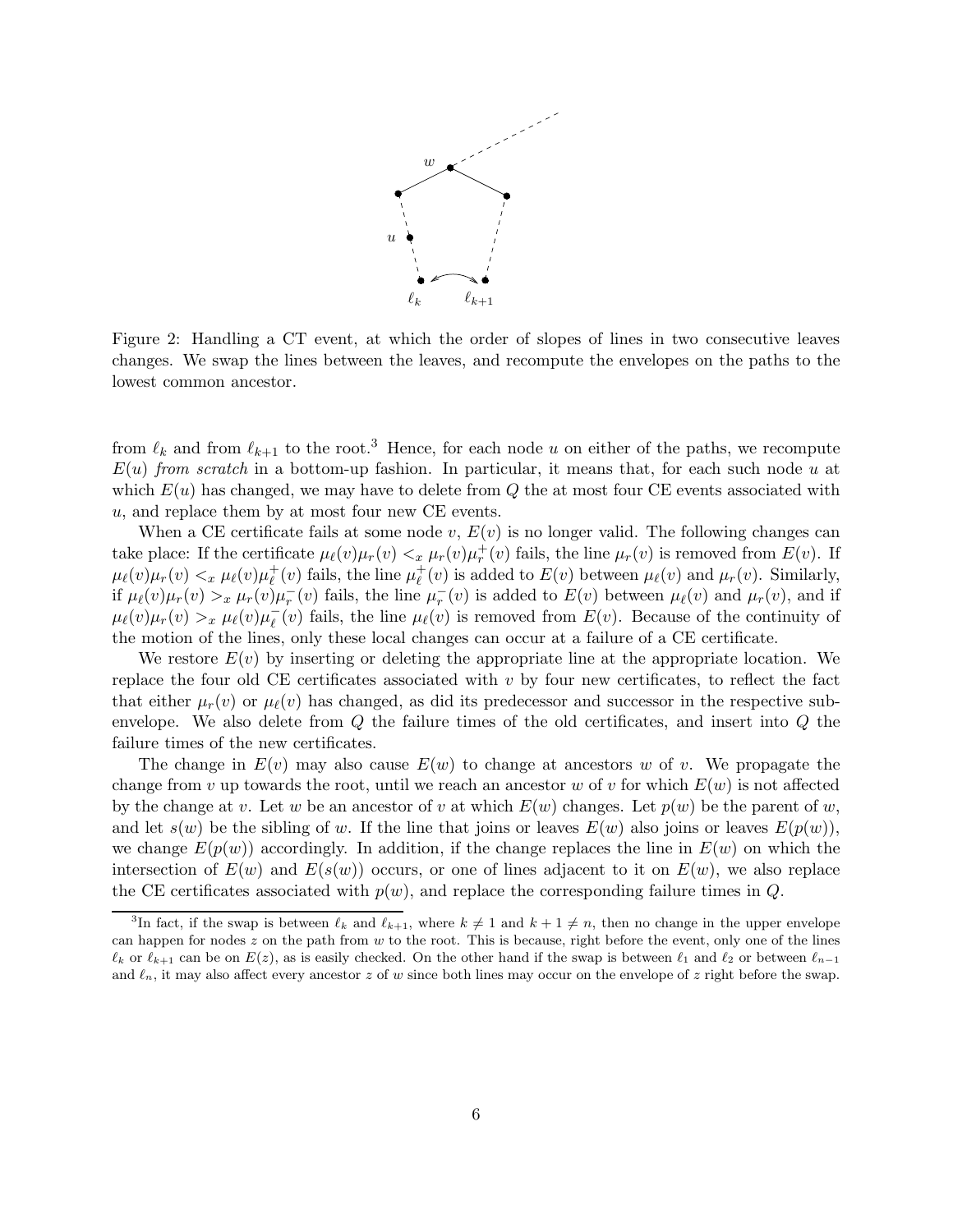### 3.2 Performance analysis

Using the terminology of [8] (see also the introduction), we show that the resulting data structure is compact, local, responsive, and efficient.

Compactness. We want to show that the size of the data structure is small. Clearly, we have a linear number of CT certificates, and a linear number of CE certificates, so our event queue Q is of linear size. The size of the primary tree T and of all the trees  $E(v)$  is  $O(n)$ , if we store partial envelopes in the manner outlined in Section 2. Therefore our KDS can be implemented in linear space, and is thus compact.

**Locality.** We want to show that each line  $\ell$  is involved in a small number of certificates, and that any change in the flight plan of  $\ell$  can be quickly encoded into the data structure. Each line  $\ell$ participates in only  $O(\log n)$  certificates. Indeed, it participates in at most two CT certificates, one with the line with the next larger slope, and one with the line with the next smaller slope (if such lines exist). In addition,  $\ell$  may participate in at most four CE certificates in each of its  $O(\log n)$ ancestors in  $T$ . It follows that the data structure is *local*, and that one can update the flight plan of a line  $\ell$  in  $O(\log^2 n)$  time. (Usually, such changes in flight plans assume a non-dynamic scenario, in which any such change in the motion of any line  $\ell$  keeps its motion continuous. However, we will later show that our structure can also be made dynamic, which also allows us to implement "abrupt" changes in the flight plans by simply deleting the respective line, and re-inserting it with the new flight plan. See Section 4 for details.)

Responsiveness. We want to show that when we reach a critical event, we can quickly update the certificates maintained by the structure, so as to restore and maintain its validity. Specifically, we show that the time needed to process a critical event is  $O(\log^2 n)$ , which thus makes the structure responsive. When a CT certificate fails, we recompute the upper envelope  $E(v)$  at  $O(\log n)$  nodes  $v$ , along the two paths from the leaves storing the two respective lines to the root. At each such node v, recomputing  $E(v)$  takes  $O(\log n)$  time, so we spend  $O(\log^2 n)$  time in recomputing all these envelopes. In addition, for each node v in which we recompute  $E(v)$ , the four CE certificates associated with v may change. For each such node v, we have to delete from  $Q$  the failure times of the old certificates, and insert into Q the failure times of the new ones. Since  $O(\log n)$  such certificates may change, updating them and the queue Q takes  $O(\log^2 n)$  time.

When a CE certificate fails, we may have to fix the envelope at  $O(\log n)$  nodes, along the path from the node where the certificate fails to the root. At each such node  $v$ , we delete one line or insert one line into  $E(v)$ , so these updates take  $O(\log^2 n)$  time. This in turn may cause, as above,  $O(\log n)$  other CE certificates to change, which we handle as above, in a total of  $O(\log^2 n)$  time.

The most interesting and involved part of the analysis is to show that the data structure is efficient, in the sense of obtaining an upper bound on the total number of critical events that is comparable with the bound on the total number of real combinatorial changes in the overall upper envelope.

#### 3.3 Bounding the number of critical events

To analyze the total number of critical events that our data structure processes, we refine a technique of Basch et al. [8], in which time is considered as an additional (static) dimension, which allows us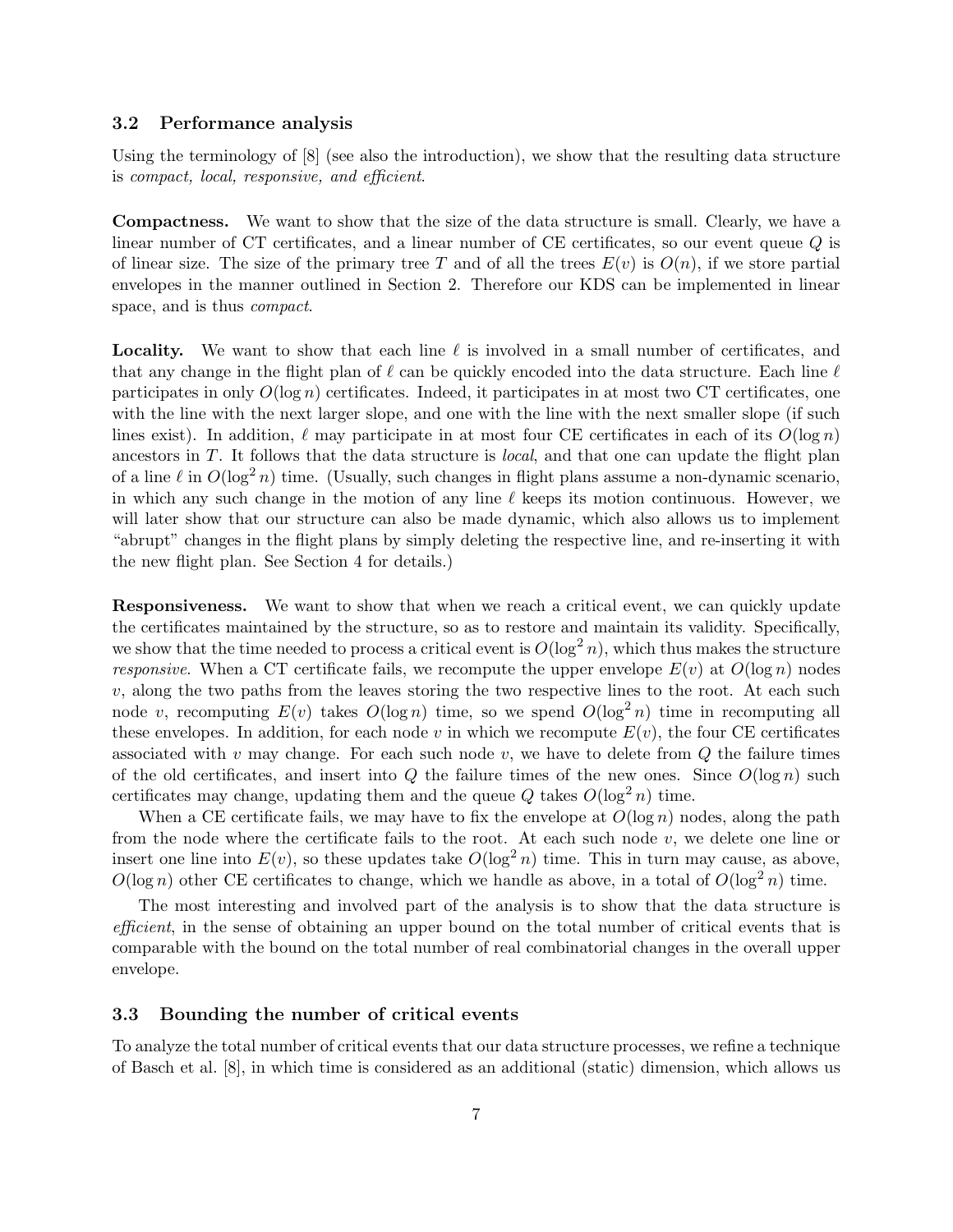to represent each critical event as a vertex of an appropriate upper envelope of bivariate functions, where these envelopes are the graphs of the sub-envelopes  $E(v)$ , as they evolve over time.

In more detail, we parametrize the moving lines as surfaces in the 3-dimensional xty-space. For each line  $\ell \in S$ , its surface  $\sigma_{\ell}$  is the locus of all points  $(x, t, y)$ , such that  $(x, y)$  lies on  $\ell$  at time t. Note that  $\sigma_{\ell}$  is a ruled surface, and that it is xt-monotone, so that we can regard it as the graph of a function of x and t, which, with a slight abuse of notation, we denote as  $y = \sigma_{\ell}(x, t)$ . For any node v of T, we denote by  $E_3(v)$  the upper envelope of the bivariate functions  $\sigma_\ell$ , for  $\ell \in S(v)$ .

If we assume that the motions of the lines are semi-algebraic of constant description complexity, then the surfaces  $\sigma_{\ell}$  are also semi-algebraic of constant description complexity. The intersection curve of a pair of surfaces is the trace of the moving intersection point between the two respective lines, and an intersection point of three surfaces represents an event where the three respective lines become concurrent. It follows that the number of changes in the time-evolving upper envelope of the lines is upper bounded by the combinatorial complexity of the upper envelope of their surfaces. Note that the above assumptions on the motion of the lines, including the assumption of general position, imply that any triple of surfaces intersect in at most s points, where s is some constant.

The following argument shows that the complexity of the upper envelope of  $n$  such surfaces is  $O(n^2\beta_{s+2}(n))$ , where  $\beta_q(n) = \lambda_q(n)/n$ , and  $\lambda_q(n)$  is the maximum length of a Davenport-Schinzel sequence of order q on n symbols [23]. Fix a line  $\ell_0$ . For each line  $\ell \neq \ell_0$  with a larger (resp., smaller) slope, let  $f_{\ell}^{+}$  $g_{\ell}^{+}(t)$  (resp.,  $f_{\ell}^{-}$  $\mathcal{L}_{\ell}(t)$  denote the x-coordinate of the intersection point  $\ell_0 \cap \ell$  at time t. Let  $\mathcal{F}_{\ell_0}^+$  $\vec{\ell}_0^+$  (resp.,  $\mathcal{F}^-_{\ell_0}$  $\overline{\ell_0}$  denote the set of all functions  $f_{\ell}^+$  $f_{\ell}^{+}(t)$  (resp.,  $f_{\ell}^{-}$  $\int_{\ell}^{\infty} (t)$ . Note that in general these functions are partially defined: At times  $t'$  where the slopes of  $\ell$  and  $\ell_0$  become equal, one function, say  $f_{\ell}^+$  $\ell^+$  , ceases to be defined, and the other function  $f^-_\ell$  $\bar{\ell}$  starts being defined. If this happens several times, the functions have disconnected domains of definition, and then we regard each such function as multiple partial functions, each with a connected domain of definition. By our assumptions on the motion, two lines have identical slopes at most a constant number of times, so the number of functions in  $\mathcal{F}^+_{\ell_0}$  $\vec{t}_0^+$  (resp.,  $\mathcal{F}_{\ell_0}^ \bar{e}_0$  is  $O(n)$ . Furthermore, since three lines become concurrent at most s times, each pair of functions in  $\mathcal{F}_{\ell_0}^+$  $\vec{\ell}_0^+$  (resp.,  $\mathcal{F}_{\ell_0}^ \overline{e_0}$ ) intersect in at most s points. It follows that, at any time t, the portion of  $\ell_0$  that appears on the upper envelope (if there exists such a portion) is a connected interval, delimited on the right by  $\min \{f_{\ell}^+\}$  $\mathcal{F}_{\ell}^{+}(t) \mid f_{\ell}^{+} \in \mathcal{F}_{\ell_0}^{+}$ , and on the left by max  $\{f_{\ell}^ \mathcal{F}_{\ell}^{-}(t) \mid f_{\ell}^{-} \in \mathcal{F}_{\ell_0}^{-}$ ; see Figure 3.

The complexity of each of these lower and upper envelopes is at most  $O(\lambda_{s+2}(n)) = O(n\beta_{s+2}(n))$ [23], which thus also bounds the number of times these envelopes "run into" each other (see [23]), causing  $\ell_0$  to disappear or re-appear on the envelope. Repeating this analysis to each line  $\ell_0$  yields the asserted overall bound.

To sum up, we conclude that the total number of changes in the upper envelope of our set of moving lines (the so-called external events), over time, is  $O(n^2\beta_{s+2}(n))$ .

Remark. The complexity of the upper envelope of the set of ruled surfaces defined by the lines is in fact bounded by the complexity of the lower envelopes  $\min \{f_{\ell}^+\}$  $\mathcal{F}_{\ell}^+(t) \mid f_{\ell}^+ \in \mathcal{F}_{\ell_0}^+\},$  over all lines  $\ell_0$ . (The corresponding upper envelopes max  $\{f_{\ell}^-\}$  $\mathcal{E}^-(t) \mid f^-_{{\ell}} \in \mathcal{F}^-_{\ell_0}$  are not really needed for the preceding analysis, but we define them since they will be used in the proof of Lemma 3.2 below.) To see this, consider a vertex  $p$  on the upper envelope of the surfaces. This vertex appears as a vertex of the lower envelope min  $\{f^+_\ell\}$  $(\ell^+)(t) \mid f_{\ell}^+ \in \mathcal{F}_{\ell'}^+$ , where  $\ell'$  is the line with the smallest slope (at the time of concurrency) among the three lines defining  $p$ .  $\Box$ 

We next derive an upper bound on the number of events that our data structure handles (the so-called internal events), which is not much larger than the bound just derived. By our assumption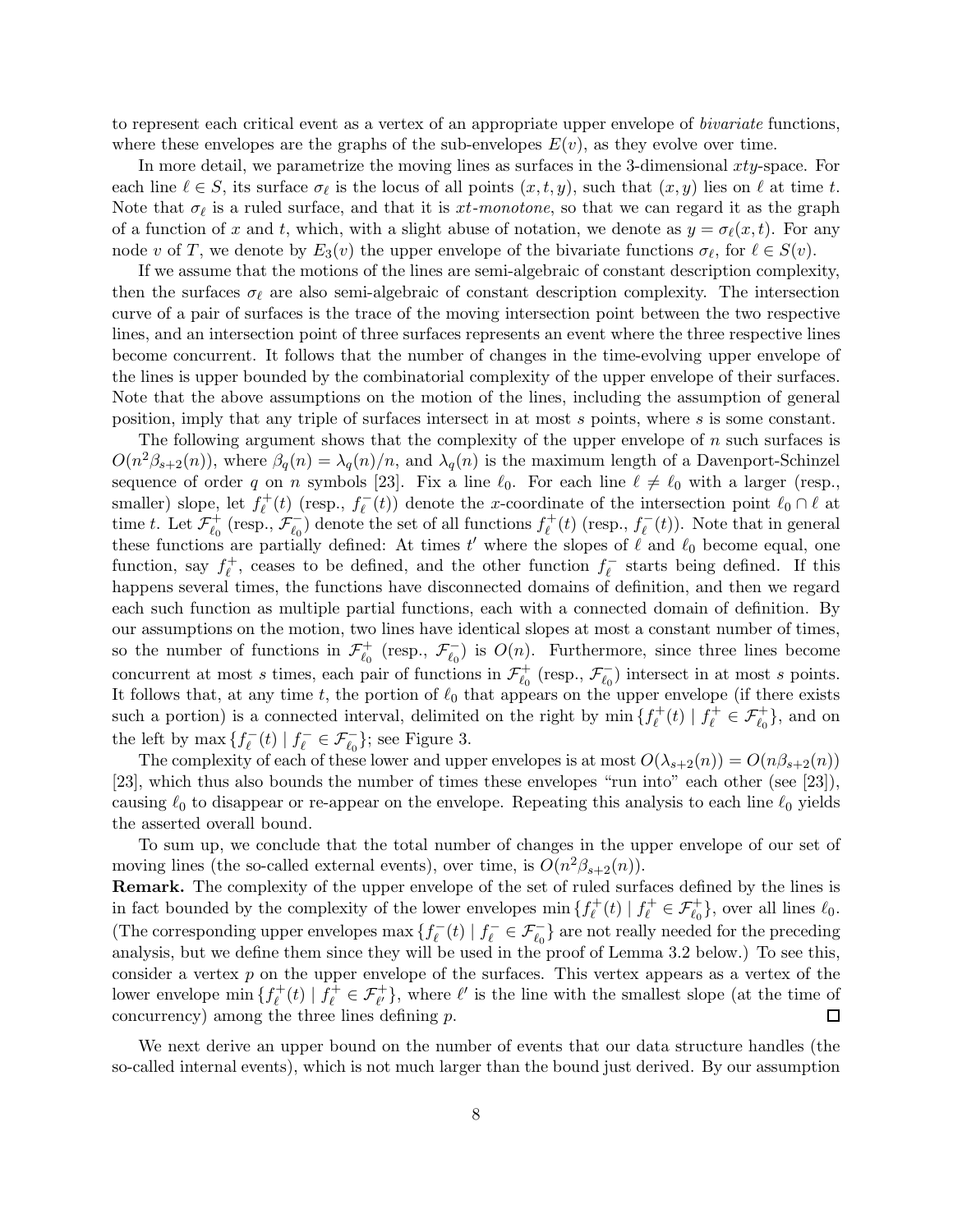

Figure 3: (1) The lines intersecting  $\ell_0$  at time  $t_0$ . At  $t_0$ ,  $f_{\ell_1}^+$  $j_{\ell_1}^+(t)$ ,  $f_{\ell_2}^+$  $t_{\ell_2}^+(t)$ , and  $f_{\ell_3}^+$  $t_{3}^{+}(t)$  are defined, and both  $f_{\ell_1}^+$  $t_{\ell_1}^+(t)$ , and  $f_{\ell_2}^+$  $\mathcal{L}_2^+(t)$  have the minimum x-coordinate. (2) The arrangement of the functions  $\mathcal{F}_{\ell_0}^+$  $\ell_0$ in the  $tx$ -plane. The complexity of the lower envelope of these functions, and the complexity of the upper envelope of  $\mathcal{F}_{\ell_0}^ \overline{\epsilon}_0$ , asymptotically bound the total number of CE events that involve the line  $\ell_0$ .

on the motion, the slopes of two lines can coincide at most  $O(1)$  times. Therefore, the total number of CT events is  $O(n^2)$ .

The main part of the analysis is to bound the number of CE events. Consider such an event that occurs when a CE certificate at some node  $v$  of T fails. Note that, at this event, three lines of  $S(v)$  become concurrent, and the point of concurrency lies on the upper envelope  $E(v)$ . Hence, we can charge the event to a vertex of the corresponding bivariate upper envelope  $E_3(v)$ .

(Note that we can apply this charging only to events that are extracted from the front of Q and are processed as events that update the structure. Events that are inserted into Q and are removed later during another update of the structure do not represent real envelope vertices. Nevertheless, the number of such events that can be generated during an update is only  $O(\log n)$ , so the overall number of these spurious events is at most  $O(\log n)$  times the overall number of real CE events, which we now proceed to bound.)

Not every vertex of  $E_3(v)$  corresponds to a CE event at v. Each charged vertex is an intersection of three surfaces, such that at least one of them corresponds to a line in  $S(\ell(v))$ , and at least one of them corresponds to a line in  $S(r(v))$ . Recall that the intersection corresponds to the event where the three lines defining these surfaces become concurrent, at a point on the upper envelope  $E(v)$ . To bound the number of  $CE$  events at  $v$ , we need to bound the number of such "bichromatic" vertices of  $E_3(v)$ .

Let  $P(v)$  denote the multiset of pairs of lines  $(\ell, \ell')$ , for which there exists some time at which  $\ell \in S(\ell(v))$  and  $\ell' \in S(r(v))$  simultaneously. The multiplicity of a pair  $(\ell, \ell')$  in  $P(v)$  is taken to be the number of times t, such that, just before time t, either  $\ell$  was not in  $S(\ell(v))$  or  $\ell'$  was not in  $S(r(v))$ , and, just after time  $t, \ell \in S(\ell(v))$  and  $\ell' \in S(r(v))$ . In other words, the multiplicity of  $(\ell, \ell')$  is the number of maximal connected time intervals during which  $(\ell, \ell') \in S(\ell(v)) \times S(r(v))$ . The following main technical lemma bounds the total number of events encountered in  $v$ , in terms of  $|P(v)|$ .

**Lemma 3.2.** Let  $P(v)$  be the multiset of pairs of lines  $(\ell, \ell') \in S(\ell(v)) \times S(r(v))$ , as defined above. Let  $m$  be the maximum number of lines under  $v$  at any fixed time. Let  $s$  be the maximum number of times a triple of lines become concurrent. Then the total number of CE events that are encountered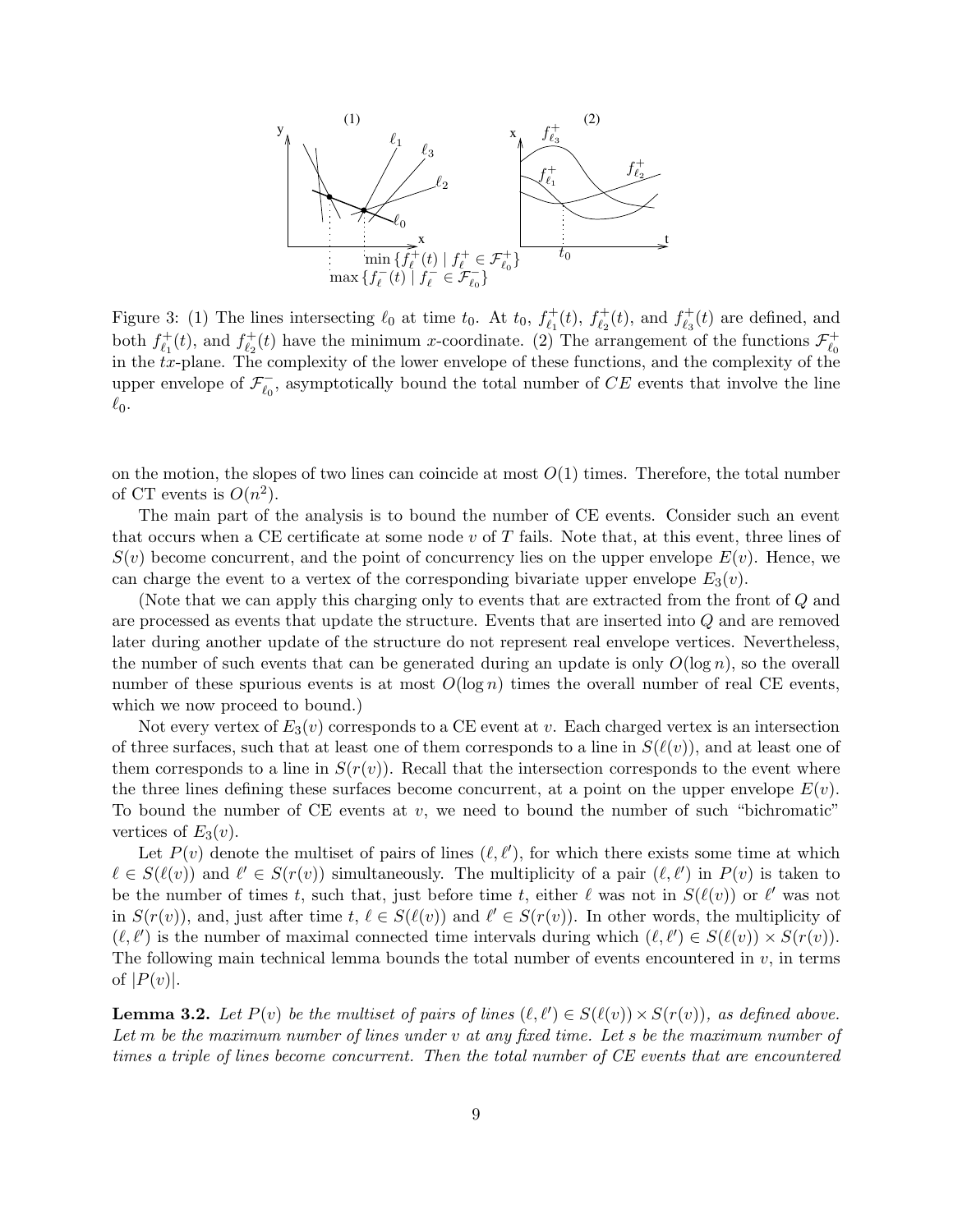at v is  $O(|P(v)|\beta_{s+2}(m)).$ 

*Proof.* We apply a similar argument to the one used above. Fix a line  $\ell_0$ , and for each line  $\ell \neq \ell_0$ , let  $f_{\ell_0,\ell}^+(t)$  (resp.,  $f_{\ell_0,\ell}^-(t)$ ) be defined if the slope of  $\ell$  is greater (resp., smaller) than that of  $\ell_0$ , in which case it is equal to the x-coordinate of the intersection point  $\ell_0 \cap \ell$  at time t. (Thus, for any time t where  $\ell_0$  and  $\ell$  are not parallel, exactly one of these functions is defined.)

Fix a node v of the tree, and let  $\ell_0$  be a line in  $S(\ell(v))$ . Define  $\mathcal{F}^+(\ell_0, v)$  to be the set of all functions  $f_{\ell_0,\ell}^+$ , for lines  $\ell$  in  $S(r(v))$ , where the domain of definition of any  $f_{\ell_0,\ell}^+$  is further restricted to those times at which  $\ell_0$  is stored at  $S(\ell(v))$  and  $\ell$  at  $S(r(v))$ . We define the family  $\mathcal{F}^{-}(\ell_0, v)$  in complete analogy, for lines  $\ell_0$  stored at  $S(r(v))$ . As before, a function in either collection with a disconnected domain of definition is represented as several "sub-functions", each with a connected domain of definition.

Consider now an event encountered at v, where three lines  $\ell_0, \ell_1, \ell_2$  become concurrent on  $E(v)$ at time  $t_0$ , with at least one line belonging to  $S(\ell(v))$  and at least one belonging to  $S(r(v))$ . Suppose first that one of the lines, say  $\ell_0$ , is stored at  $S(\ell(v))$ , and that the other two,  $\ell_1, \ell_2$ , are stored at  $S(r(v))$ . Then  $f_{\ell_0}^+$  $t_{0,\ell_1}^+(t) = f_{\ell_0}^+$  $\psi_{\ell_0,\ell_2}^+(t)$ , and this intersection lies on the *lower envelope* of the set  $\mathcal{F}^+(\ell_0, v)$  (refer to Figure 3). A symmetric property holds when  $\ell_0$  is stored at  $S(r(v))$  and  $\ell_1, \ell_2$ are stored at  $S(\ell(v))$ , in which case we get a vertex of the upper envelope of the set  $\mathcal{F}^{-}(\ell_0, v)$ .

Fix a line  $\ell_0$ , and consider an interval I of time where  $\ell_0$  is stored at  $S(\ell(v))$ . Let  $N(\ell_0, v)$ denote the number of lines that are stored at  $S(r(v))$  at some time in I. If a line leaves and reenters the right subtree multiple times during  $I$ , we count each of its appearances as a different line in  $N(\ell_0, v)$  (this is in accordance with the definition of  $P(v)$ ). The complexity of the lower envelope of  $\mathcal{F}^+(\ell_0, v)$  during I is at most  $\lambda_{s+2}(N(\ell_0, v)) \leq N(\ell_0, v)\beta_{s+2}(N(\ell_0, v))$ , which can be slightly improved to  $O(N(\ell_0, v)\beta_{s+2}(m))$  [23], where s is, as above, the maximum number of times a triple of lines become concurrent, and where  $m$  is the maximum number of lines under  $v$  at any fixed time. The sum of these bounds, over all lines  $\ell_0$  and all intervals I, is at most  $O(|P(v)|\beta_{s+2}(m))$ . Applying a symmetric argument for lines  $\ell_0$  that are stored at  $S(r(v))$  completes the proof of the lemma. □

A slightly improved bound. Agarwal et al. [5] proved a slightly tighter bound of  $O(n^2\beta_s(n))$ on the number of changes in the convex hull of  $n$  moving points. Using their technique we can also establish this tighter bound on the complexity of the upper envelope of a set of  $n$  ruled surfaces defined by  $n$  moving lines as above, but only when the motion of the lines is restricted so that no line ever becomes parallel to the y-axis. (In case the moving lines are duals of moving points, their motion does indeed obey this restriction.) The same technique also allows us to improve the bound in Lemma 3.2 to  $O(|P(v)|\beta_s(m))$ , but it does not extend to the dynamic setting of Section 4.

The idea is to bound the number of points of the lower envelope  $\min \{f_{\ell}^+\}$  $f_{\ell}^{+}(t)$  |  $f_{\ell}^{+} \in \mathcal{F}_{\ell_0}^{+}$ } that correspond to points of the upper envelope of the ruled surfaces by the length of a particular Davenport-Schinzel sequence  $\Psi$  of order s on  $|\mathcal{F}_{\ell_0}^+|$  symbols (a length bounded by  $\lambda_s(|\mathcal{F}_{\ell_0}^+|) \leq \lambda_s(n)$ ).

Consider the sequence  $\Psi$  of lines whose functions attain the envelope min  $\{f^{\dagger}_{\ell}\}$  $f_{\ell}^{+}(t)$  |  $f_{\ell}^{+} \in \mathcal{F}_{\ell_{0}}^{+}$  }, ordered by increasing time of their appearances on the envelope. Each element  $a$  in  $\Psi$  corresponds to a function  $f_a^+ \in \mathcal{F}_{\ell_0}^+$  and a maximal time interval  $[t(a), t'(a)]$  such that  $f_a^+(t) = \min\{f_\ell^+\}$  $\int_{\ell}^{+}(t)$  |  $f_{\ell}^+ \in \mathcal{F}_{\ell_0}^+$  for all  $t \in [t(a), t'(a)]$ . We remove from  $\Psi$  every occurrence of a line a such that the intersection point of a and  $\ell_0$  never appears on the upper envelope of the lines during the time interval  $[t(a), t'(a)]$ . (So for every occurrence of a line a that remains in  $\Psi$  there is a time  $t \in [t(a), t'(a)]$  in which the intersection of a with  $\ell_0$  was on the upper envelopes of the lines.) We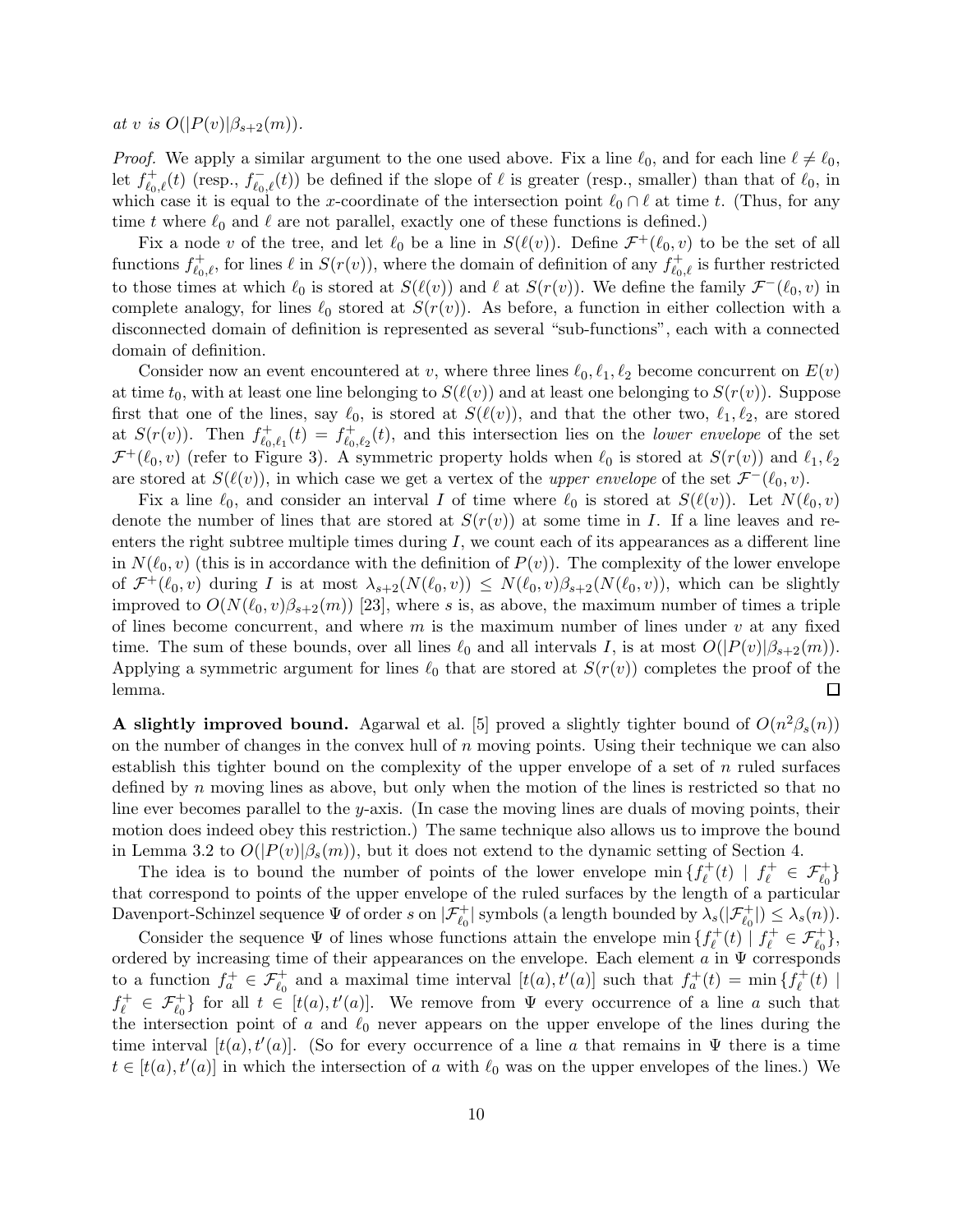then also remove duplicates from  $\Psi$  (that is, any occurrence of a symbol a that immediately follows another occurrence of a). Clearly, the length of  $\Psi$  (after these trasformations) bounds the number of vertices of the lower envelope min  $\{f_{\ell}^+\}$  $g_{\ell}^{+}(t) | f_{\ell}^{+} \in \mathcal{F}_{\ell_0}^{+}$  that correspond to vertices of the upper envelope of the ruled surfaces.

To see that  $\Psi$  is a Davenport-Schinzel sequence of order s, consider an occurrence of the symbol a followed by an occurrence of the symbol b. The definition of  $\Psi$  implies that at some time  $t_1$  the intersection of  $a$  with  $\ell_0$  appeared on the upper envelope of the lines, and therefore was above the line b, and, analogously, at some later time  $t_2$  the intersection point of b and  $\ell_0$  was above the line a. See Figure 4.



Figure 4: An alternation of a and b in  $\Psi$ .

Since lines never become parallel to the y-axis, we can interpret the lines as continuously moving points in the dual plane. With an appropriate duality transform, it follows that in the dual plane we obtain that the triangle  $\triangle \ell_0 ab$  is oriented clockwise at time  $t_1$ , and counterclockwise at time  $t_2$ . Therefore, between times  $t_1$  and  $t_2$ , the points a, b, and  $\ell_0$  must become collinear. Going back to the primal plane, we obtain that between times  $t_1$  and  $t_2$  the lines a, b and  $\ell_0$  are concurrent. Since a fixed triple of lines cannot become concurrent more than s times, we obtain that  $\Psi$  is a Davenport-Schinzel sequence of order s.

Note that the argument breaks down in the dynamic case, when the lines can appear or disappear, in which case all we can show is that  $\Psi$  is a Davenport-Schinzel sequence of order  $s + 2$ .  $\Box$ 

A technical difficulty. The next goal is to bound the quantities  $|P(v)|$ . Since the lines keep swapping between the nodes of T, the sets  $P(v)$  keep acquiring new pairs. The difficulty in the analysis stems from the fact that if a line  $\ell$  enters, say, the left subtree  $\ell(v)$  of a node v, it creates  $|S(r(v))|$  new pairs with the lines stored at  $r(v)$ , all of which are to be added to  $P(v)$ . That is, we pay for each swap a price that is rather small if  $v$  is low in the tree, but which may become quite expensive when v is close to the root. More precisely, the sum  $\sum_{v} |P(v)|$ , over all nodes v of T, is  $O\left(\sum_{v} |S(v)| \cdot (|S(v)| + M(v))\right)$ , where  $M(v)$  is the number of swaps performed between the left and right subtrees of v.

To appreciate the difficulty in bounding this sum, consider the slopes of the lines as functions of time. These n functions define an arrangement  $A$  in the slope-versus-time plane. Each swap of lines between the k-th and the  $(k+1)$ -st leaves of T corresponds to a vertex of A where the k-th and the  $(k + 1)$ -st levels of A meet. Now even in the simplest case, where the slopes are linear functions of time, the best upper bound known for the complexity of the k-th level is  $O(nk^{1/3})$  [12], and the situation becomes much worse for classes of more general curves (see, e.g., [10]).

Consider, for example, the root r of T, and set  $k = n/2$ . Assume that our arrangement of slope functions is such that the complexity of its  $(n/2)$ -level is large, say  $\Theta(n^{4/3})$ . Then each vertex v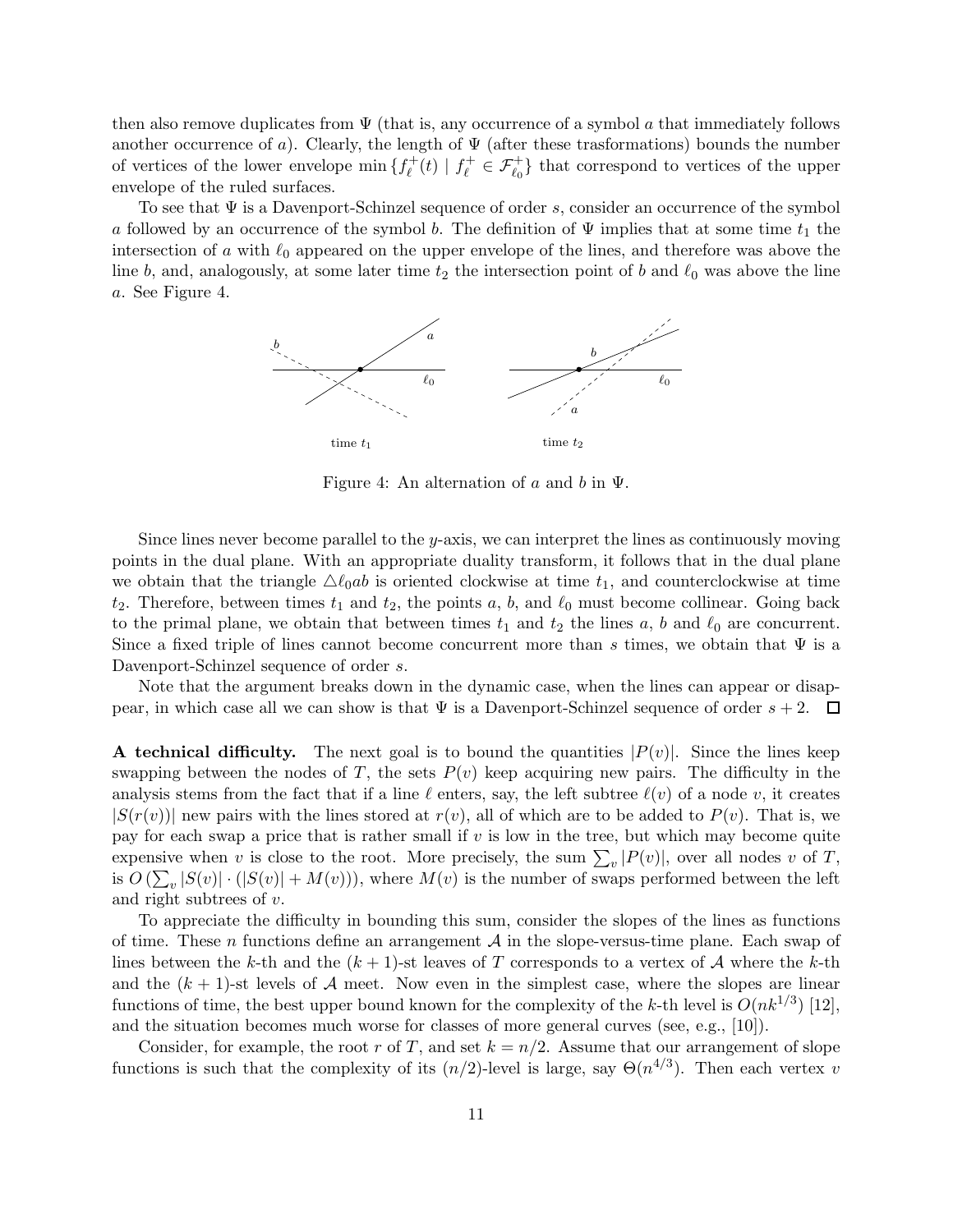at level  $n/2$  of the arrangement of the slope functions corresponds to a swap between the left and right subtrees of r, and thus adds  $n/2$  new pairs to the multiset  $P(r)$ . In total, we would have  $|P(r)| = \Theta(n^{7/3})$ . Plugging this bound into Lemma 3.2 already yields a bound on the number of internal events that is much larger than the near-quadratic bound on the number of external events.

On the other hand, the average number of vertices in a level of the arrangement of the slope functions is only  $O(n)$ . Thus, if we could substitute  $M(v) = O(n)$  at each node v, we would get  $\sum_{v} |P(v)| = O(n) \cdot \sum_{v} |S(v)| = O(n^2 \log n).$ 

Before proceeding, we remark that the best known *lower bounds* for the complexity of a single level (in any arrangement of well-behaving curves) are very close to linear [24], and the prevailing conjecture is that the upper bounds are also near-linear. In this case, the calculation just given, appropriately modified, yields a near-quadratic bound on the number of internal events, in which case the refined analysis, given in the rest of the paper, is not needed.

#### 3.4 Treaps

The preceding discussion means that, with a lack of good bounds on the complexity of any single level in an arrangement  $\mathcal A$  of functions of low complexity in the plane (namely, our slope-versus-time functions), our approach falls short of proving a good bound on the number of internal events, if the underlying tree  $T$  causes levels of  $A$  with large complexity to appear near the root. To overcome this difficulty, and exploit the fact that, on average, levels have linear size, we make  $T$  a treap [22]. Intuitively, using a treap allows us to make the height of a "bad level" in  $T$  a random variable, so that, on average (over the choice of the priorities that define the treap), swaps at that level would occur rather low in the tree, and consequently would not be too expensive.

In more details, a *treap* is a randomized search tree with optimal *expected* behavior. Each node v in the treap has two fields  $rank(v)$  and  $priority(v)$ . The treap is a search tree with respect to the ranks, and a heap with respect to the *priorities*. We use integer ranks from 1 to n, that index the given lines in the increasing order of their slopes. We assume that the priorities are drawn independently and uniformly at random from an appropriate continuous distribution, so that, with probability 1, the set of priorities defines a random permutation of the nodes.<sup>4</sup> Note that, once we draw the priorities, the resulting treap  $T$  is uniquely determined.

We turn our underlying tree T into a treap as follows. A node v of rank k stores the line  $\mu(v) = \ell_k$ , which is the line with the k-th smallest slope. We now denote by  $S(v)$  the set of lines stored at all nodes in the subtree rooted at v, including  $\mu(v)$  itself, and we define  $E(v)$  to be the upper envelope of the new set of lines  $S(v)$ .

Since now every node of  $T$  stores a line, rather than just the leaves, we need to slightly modify the algorithm. To understand the data structure stored at a node  $v$  and the associated certificates, think of each node v as split into two nodes,  $v_{\text{low}}$  and  $v_{\text{high}}$ . The left child of  $v_{\text{low}}$  is  $\ell(v)_{\text{high}}$  and the right child of  $v_{\text{low}}$  is a leaf containing  $\mu(v)$ . The left child of  $v_{\text{high}}$  is  $v_{\text{low}}$  and the right child of  $v_{\text{high}}$  is  $r(v)_{\text{high}}$ . See Figure 5. In the transformed tree, lines are only stored at the leaves. Now we compute  $E(v_{\text{low}})$ , and  $E(v_{\text{high}})$ , and the CE certificates associated with them, in the same manner as in the preceding algorithm, where the lines were stored only at the leaves. We store at  $v$  the portion of  $E(v_{\text{low}})$  that does not appear in  $E(v_{\text{high}})$ , and the portion of  $E(v_{\text{high}})$  that does not appear in  $E(p(v_{\text{high}})_{\text{low}})$ . We associate with v the CE certificates associated with  $v_{\text{low}}$  and the CE

<sup>&</sup>lt;sup>4</sup>In practice, integers drawn at random from a sufficiently large range are good enough. See [22].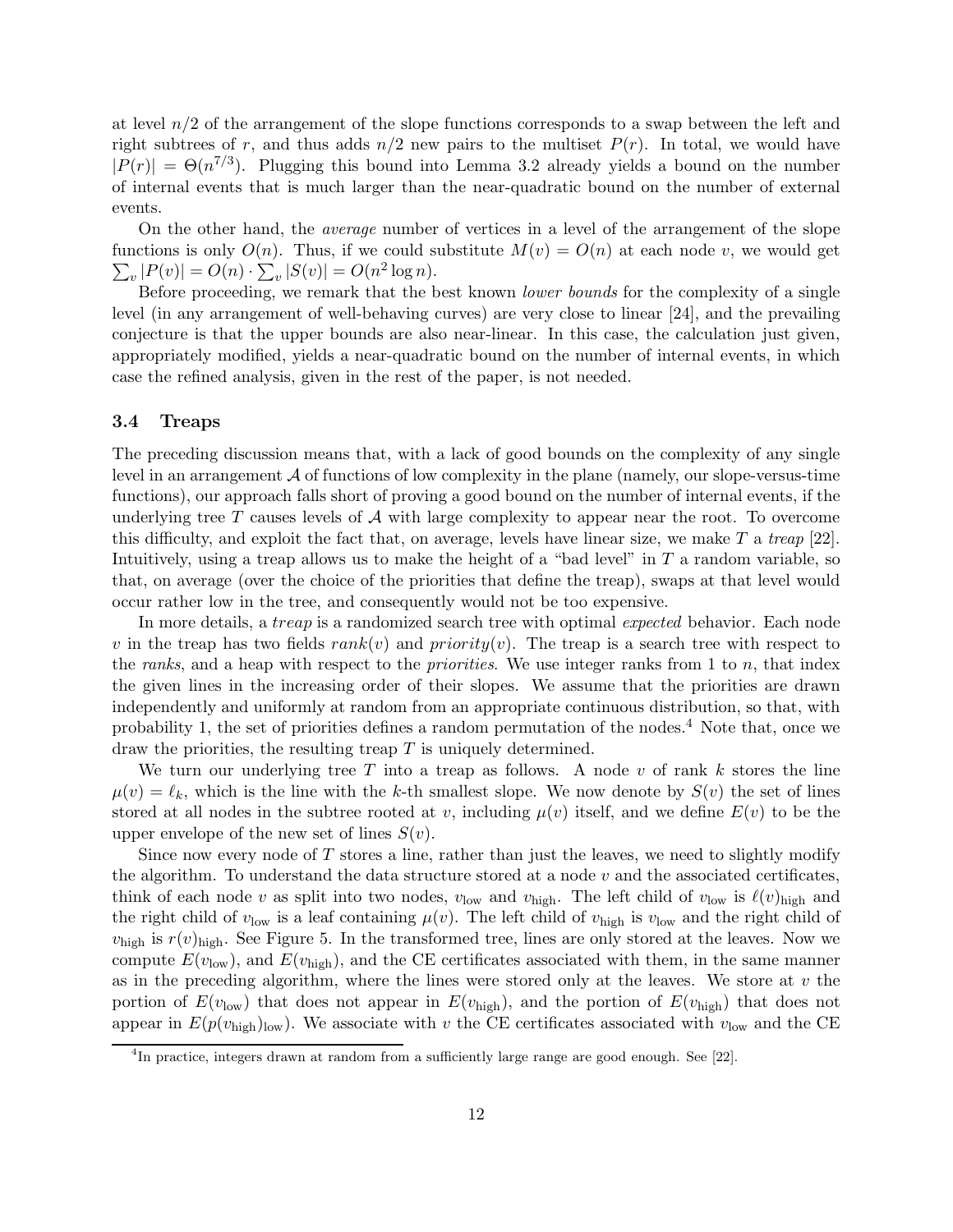certificates associated with  $v_{\text{high}}$ <sup>5</sup>. Note that  $E(v)$  is equal to  $E(v_{high})$ . In what follows we regard this node splitting as implicit in the description of the algorithm, which is formulated in terms of the original unsplit nodes of the treap.



Figure 5: Splitting v into two nodes,  $v_\ell$  and  $v_h$ .

## 3.4.1 Handling critical events

The main modification of the preceding analysis for the case of treaps is in handling CT events. Consider a CT event, involving a swap between two lines  $\ell_k$  and  $\ell_{k+1}$  whose slopes are equal at the critical time t. Let v be the node containing  $\ell_k$ , and v' the node containing  $\ell_{k+1}$ ; then  $rank(v) = k$ and  $rank(v') = k + 1$ . It follows that either v' is the leftmost descendant of  $r(v)$ , or v is the rightmost descendant of  $\ell(v')$ . When processing the swap, we place  $\ell_{k+1}$  in v and  $\ell_k$  in v', without changing the structure of the treap. Then we recompute the envelopes  $E(w)$ , for all nodes w on the path between  $v$  and  $v'$ , and update the CE events associated with each such node  $w$ . Finally, we delete from Q the CT events previously associated with  $\ell_k$  and  $\ell_{k+1}$ , and insert into Q new CT events between  $\ell_k$  and  $\ell_{k+2}$ , between  $\ell_{k+1}$  and  $\ell_{k-1}$ , and between  $\ell_k$  and  $\ell_{k+1}$  (if their slopes become equal again at some future time).

Handling CE events is done in essentially the same way as in Section 3, and we omit the easy details.

#### 3.4.2 Performance analysis for treaps

The same argument as in Section 3.2 shows that our data structure can be implemented in linear space. The analysis of [22] shows that the depth of any node in a treap is on average (over the draw of the priorities)  $O(\log n)$ . This fact immediately implies that any line participates in an expected number of  $O(\log n)$  certificates at any given time, and that, in any CT or CE critical event, the expected number of nodes v that need to be updated is  $O(\log n)$ , and thus the expected time it takes to process a critical event, or a change in the flight plan of a line, is  $O(\log^2 n)$ . Hence, the new data structure is compact, local, and responsive, in an expected sense.

Number of critical events in the case of treaps. We bound the expected number of critical events using the approach suggested in Section 3.3. The following version of Lemma 3.2 holds when

<sup>&</sup>lt;sup>5</sup>Note that  $v_{\text{low}}$  has only two certificates associated with it, since the envelope of  $r(v_{\text{low}})$  is a single line. Hence the maximum number of certificates associated with each original node in the treap is six.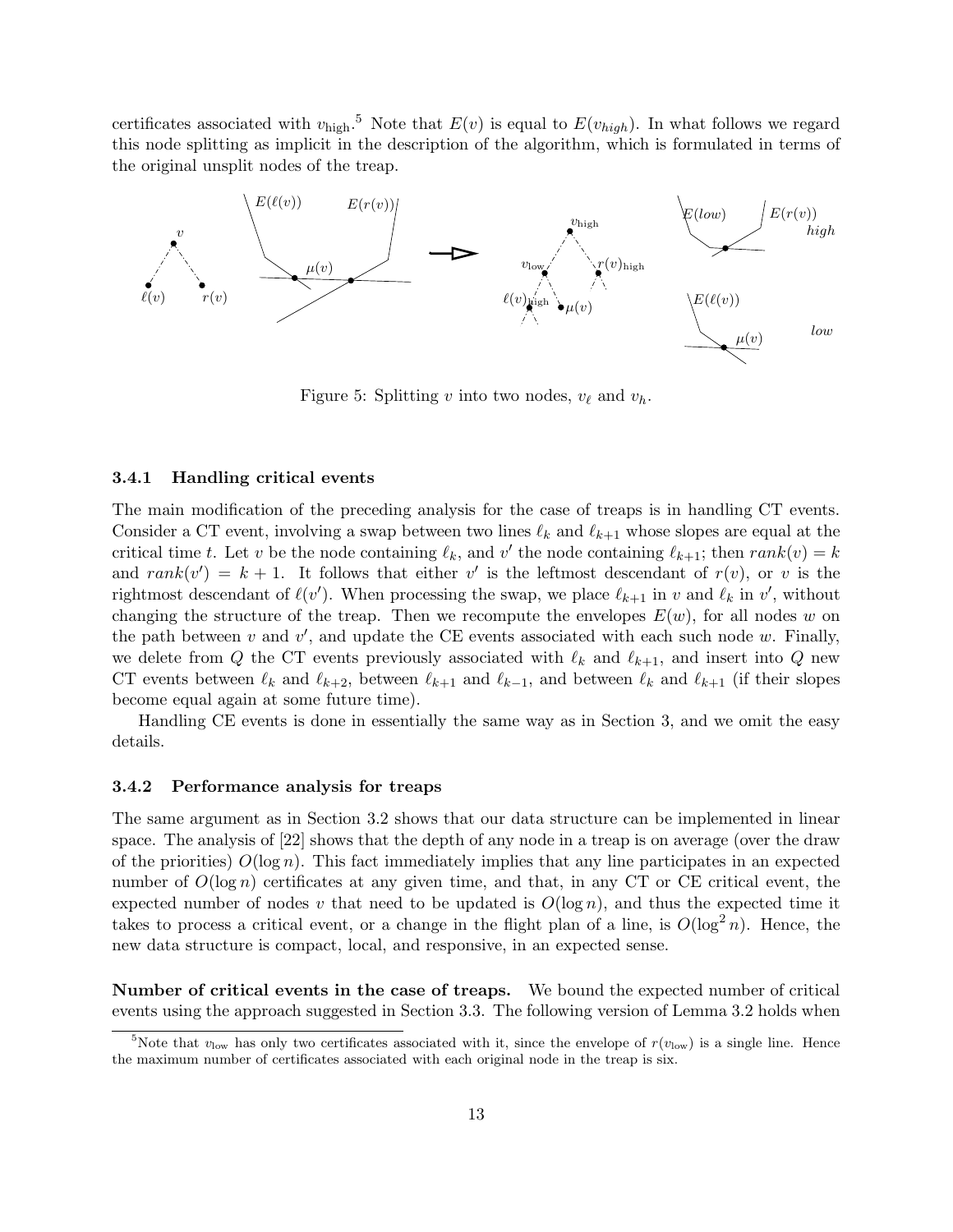a line is stored at every node of T. The proof follows that of Lemma 3.2, and is omitted.

**Lemma 3.3.** Let  $P(v)$  be the multiset of pairs of lines  $(\ell, \ell')$ , such that (i)  $\ell \neq \ell'$ , (ii)  $\ell \in S(\ell(v))$ or  $\ell = \mu(v)$ , and (iii)  $\ell' \in S(r(v))$  or  $\ell' = \mu(v)$ , where the multiplicity of a pair is the number of maximal connected time intervals during which  $(\ell, \ell')$  satisfy (i)–(iii). Let m be the maximum number of lines under v at any fixed time (including also  $\mu(v)$ ). Let s be the maximum number of times where any fixed triple of lines becomes concurrent. Then the total number of CE events that are encountered at v is  $O(|P(v)|\beta_{s+2}(m))$ .

This lemma reduces the problem of bounding the expected number of events to the problem of bounding the expected value of the sum  $P = \sum_{v \in T} |P(v)|$  of the sizes of the multisets  $P(v)$ , over all nodes v. Recall that the sets  $P(v)$  are affected only by the initial sets  $S(v)$  at the begining of the motion and by the swaps that take place at CT critical events.

We perform the analysis in two steps. First, we bound the expected initial value of  $P$ . Then we bound the expected contribution of each swap to P. We denote by  $\pi$  the permutation of the nodes when we order them by increasing priority. Specifically,  $\pi(v)$  is the number of nodes with priorities smaller than the priority of  $v$  (if the priorities are drawn from any appropriate continuous distribution, the probability of a tie is 0, and we will ignore this possibility). In the following we refer to a line  $\ell_k$  simply by its index k, that is, by its rank in the list of lines sorted by slope. We also denote by  $v(k)$  the node containing line k, which is the node of rank k of the treap. Note that  $v(k)$  is always the same node but the line that it contains may change over time through swaps.

Bounding the initial value of  $P$  is trivial. Indeed, a pair  $(i, j)$ , with  $i < j$ , appears in exactly one set  $P(v)$ : If i is a descendant of j then  $(i, j)$  belongs (only) to  $P(v(j))$ . Symmetrically, if j is a descendant of i then  $(i, j)$  belongs (only) to  $P(v(i))$ . Finally, if neither of them is a descendant of the other, then  $(i, j)$  belongs only to  $P(v)$ , where v is the lowest common ancestor of i and j. Hence, initially, we have  $\sum_{v} |P(v)| = \binom{n}{2}$  $\binom{n}{2}$ .

We now estimate the expected contribution of a swap between two consecutive lines, say line  $\ell$ of rank  $m-1$  before the swap, and line  $\ell'$  of rank m before the swap. After the swap line  $\ell$  has rank m and line  $\ell'$  has rank  $m - 1$ . Node  $v(m - 1)$ , the node of rank  $m - 1$  in the heap, contains  $\ell$  before the swap and  $\ell'$  after the swap. Similarly, node  $v(m)$  contains line  $\ell'$  before the swap and line  $\ell$  after the swap. Clearly, either  $v(m - 1)$  is the rightmost leaf descendant of  $\ell(v(m))$ , or  $v(m)$ is the leftmost leaf descendant of  $r(v(m-1))$ . The two cases are symmetric, so we only handle the first case. See Figure 6.

As a result of the swap between  $\ell$  and  $\ell'$ , line  $\ell'$  creates a new pair with every line j in the subtree of  $v(m)$ . These pairs are added to  $P(v(k))$ , where  $v(k)$  is the lowest common ancestor of  $v(j)$  and  $v(m-1)$ . Similarly, for every j in the subtree of  $\ell(v(m))$ , other than  $m-1$ , we get a new pair of  $\ell$  and j that contributes to  $P(v(m))$ . Therefore we will estimate the expected number of new pairs created by  $\ell$  in  $v(m)$  after the swap; the expected number of new pairs created by  $\ell'$  is the same. Moreover, as is easily verified, no new pairs are formed with elements  $j > m$ , nor with elements j to the left of the subtree of  $\ell(v(m))$ .

For  $j < m-1 < m$ , define  $A_{j,m}$  to be an indicator random variable, that is 1 if and only if  $v(j)$ is a descendant of  $v(m)$ . As just argued, if j and  $\ell$  form a new pair in  $P(v(m))$  (again, recall that line  $\ell$  resides in  $v(m)$  after the swap), then j must be a descendant of that node, and vice versa. Hence, the expected number of new pairs created by  $\ell$  is

$$
\sum_{j|j
$$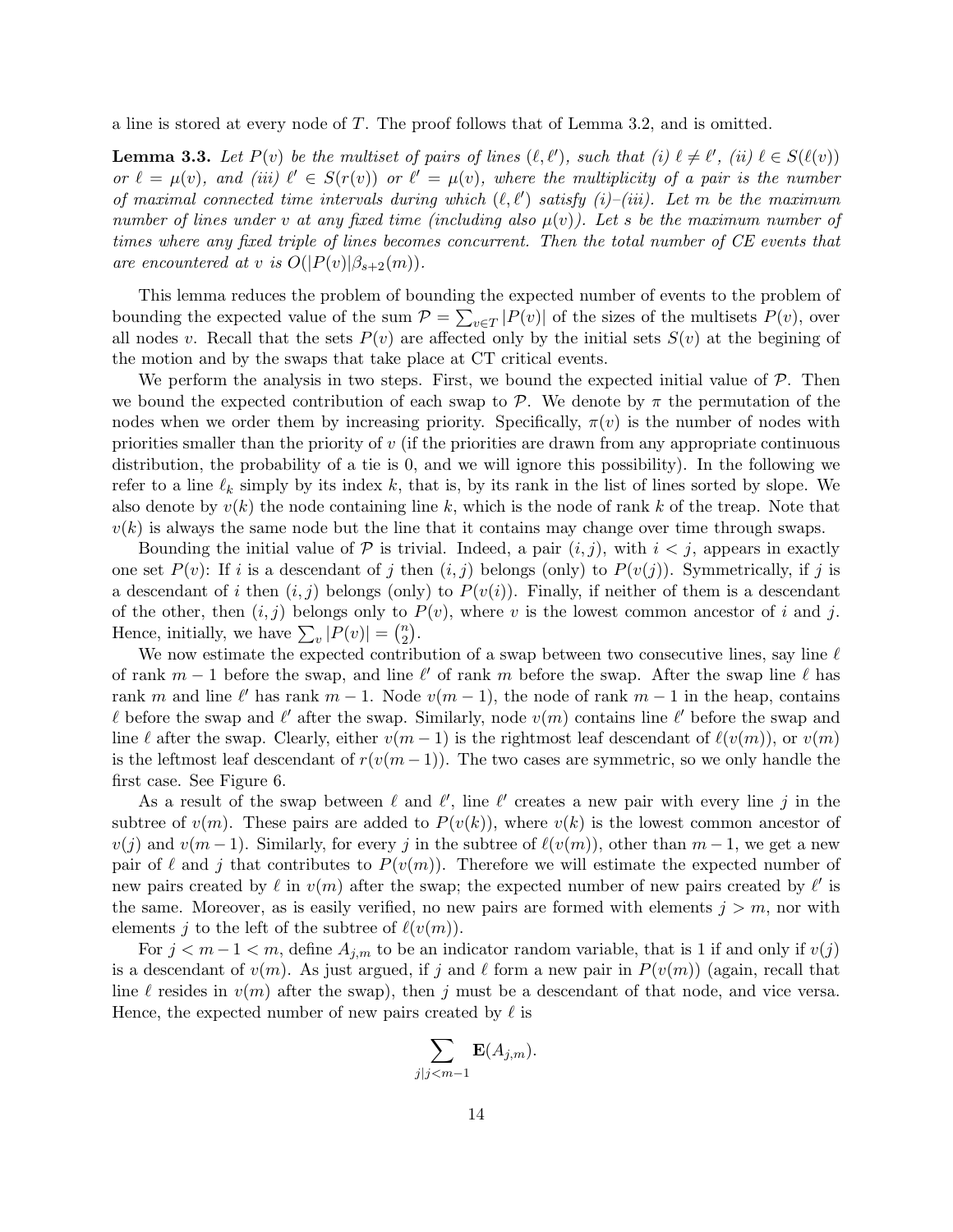

Figure 6: Line  $\ell'$  residing in  $v(m)$  swaps with line  $\ell$  in  $v(m - 1)$ .

To compute  $\mathbf{E}(A_{j,m})$ , we have to calculate the probability that  $v(j)$  is a descendant of  $v(m)$ . This happens if and only if  $\pi(y) < \pi(m)$ , for all nodes y such that  $j \leq rank(y) \leq m-1$ . This probability is equal to the probability that the nodes of ranks between j and m (inclusive) are arranged in  $\pi$ such that the node of rank  $m$  is last. That is,

$$
\mathbf{E}(A_{j,m}) = \frac{(m-j)!}{(m-j+1)!} = \frac{1}{m-j+1}.
$$

The expected number of new pairs is then

$$
\sum_{j|j
$$

Since the number of new pairs created by  $\ell'$  is the same as the number of new pairs created by  $\ell$ , we conclude that the expected contribution of each swap to  $P$  is  $O(\log n)$ .

Our assumptions on the motion implies that the total number of swaps is  $O(n^2)$ . Therefore, we get that all swaps generate  $O(n^2 \log n)$  additional pairs, so in total  $P = O(n^2 \log n)$ . Using Lemma 3.3, our structure thus processes  $O(n^2\beta_{s+2}(n) \log n)$  events, and is therefore *efficient*.

In summary, we have the following result.

**Theorem 3.4.** Let S be a fixed set of n lines moving in the plane. Assuming that the motion of each point is semi-algebraic of constant description complexity, we can maintain the upper envelope of S in a randomized structure of linear size that processes an expected number of  $O(n^2\beta_s(n)\log n)$ events, each in  $O(\log^2 n)$  expected time, where s is the number of times where any fixed triple of lines can become concurrent. Each line participates at any given time in  $O(\log n)$  certificates that the structure maintains.

So far, this matches (but, as we argue, simplifies) the KDS structure of [8]. In the main contribution of the paper, presented in the next section, we turn this structure into a dynamic KDS that also supports insertions and deletions of lines.

## 4 Making the Data Structure Kinetic and Dynamic

We next adapt the treap data structure so that it can also efficiently support insertions and deletions of lines into/from the structure. First, we review the algorithms in [22] for inserting and deleting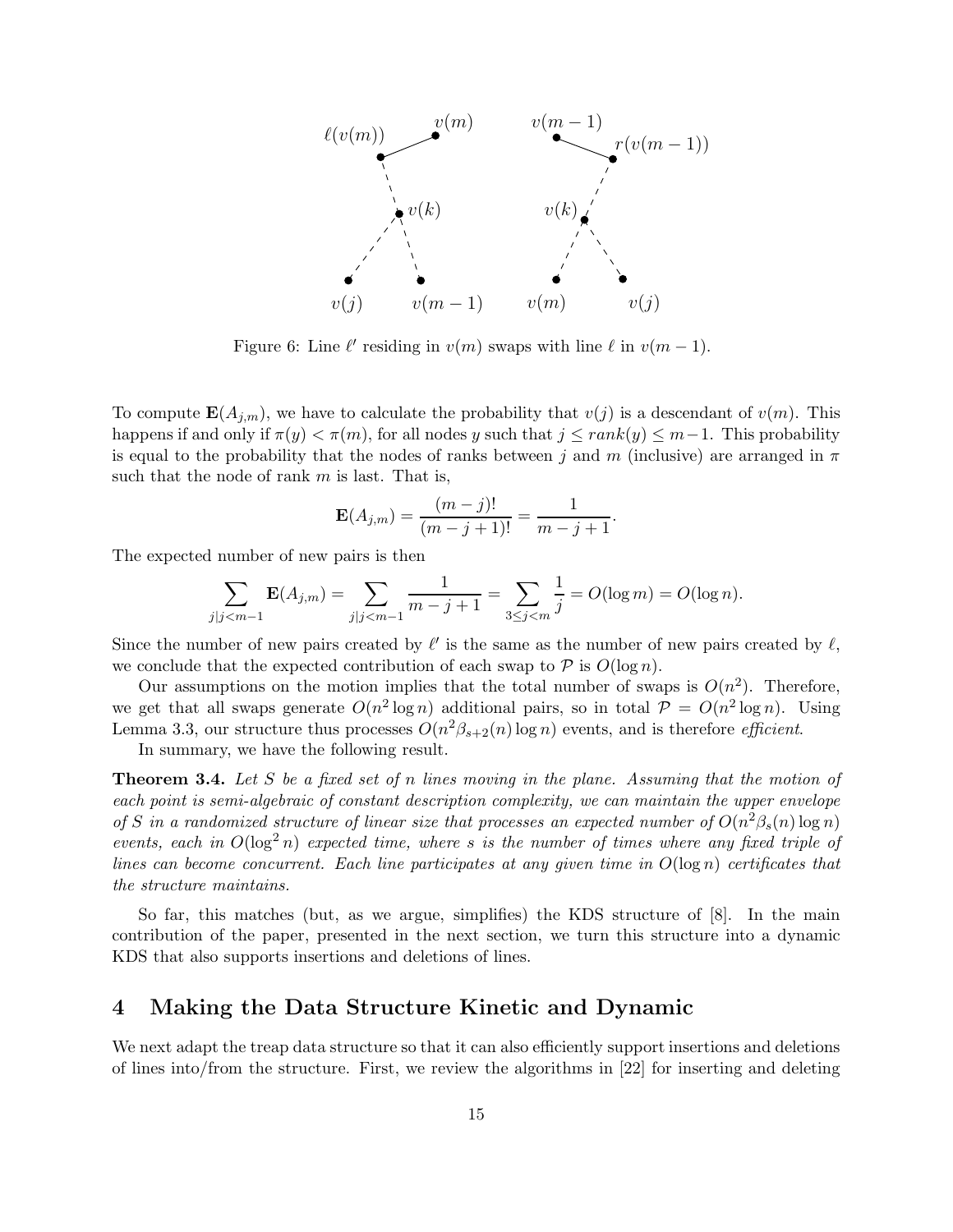elements into/from a treap. To insert a new line  $\ell$ , we create a new leaf, in a position determined by its rank. Then we draw a random priority for  $\ell$  from the given distribution, and rotate the node storing  $\ell$  up the tree, as long as its priority is larger than the priority of its parent. While rotating the node of  $\ell$  up, we also re-compute the envelope of every node involved in a rotation from the envelopes of its children and from the line that it stores. After  $\ell$  is located in its right place, we recompute the envelopes on the path from  $\ell$  to the root in a bottom-up manner. The expected logarithmic depth of the treap implies that insertion takes  $O(\log^2 n)$  expected time.

The implementation of a delete operation is similar. Let  $m$  be the line to be deleted. We keep rotating the edge connecting  $m$  to its child of largest priority, until  $m$  becomes a leaf. We then discard  $m$  and recompute the envelopes of all nodes involved in the rotations, in a bottom-up manner, until we reach the first node that did not contain  $m$  on its envelope or we reach the root. As in the case of insertion, deletion also takes  $O(\log^2 n)$  expected time.



Figure 7: A rotation around the edge  $(u, v)$ . The new nodes u and v retain the identities of the old nodes, as shown.

Consider for example a right rotation around an edge  $(v, u = p(v))$  as shown in Figure 7. Node v before the rotation changes its right child to be  $u$ , and node  $u$  changes its left child to be y, previously the right child of v. The rotation introduces new pairs associated with  $v$  (and removes pairs associated with u). Similarly, a left rotation around  $(v = p(u), u)$  introduces new pairs associated with u (and removes pairs associated with v). Therefore, we need to re-analyze the efficiency of the data structrure, when insertions and deletions are allowed, to take these changes into account. Using Lemma 3.3, we need to estimate the number of new pairs that are generated during an insertion or a deletion. We show below that the expected number of such pairs is  $O(n)$ , for each update operation. Hence, if  $O(n)$  such operations are performed, starting with the empty set, they generate an expected number of  $O(n^2)$  pairs, and thus create only  $O(n^2\beta_{s+2}(n))$  new CE events. In other words, the bound on the expected number of internal events remains asymptotically the same.

We analyze deletion in detail; the analysis of insertion is analogous and hence omitted. Assume that m is the line to be deleted. We examine the rotations that bring m down, and bound the expected number of new pairs created by these rotations.

Let v be the node containing the line m. Let  $\sigma^{\ell}$  denote the rightmost path from  $\ell(v)$  to a leaf, and let  $\sigma^r$  denote the leftmost path from  $r(v)$  to a leaf. Each edge on  $\sigma^{\ell}$  and  $\sigma^r$  corresponds to a rotation. That is, as shown in Figure 8, a right rotation around the edge between v and  $\ell(v)$  changes the left child of v to the next node on  $\sigma^{\ell}$ . In this case, for each line x in  $A_1 = S(\ell(\ell(v)))$ , including  $\mu(\ell(v))$ , and for each line y in  $S(r(v))$ , the rotation introduces a new pair  $(x, y)$  in  $P(\ell(v))$ . These are the only new pairs that are generated. A left rotation around  $(v, r(v))$  has a symmetric effect, and it changes the right child of v to be the next node along  $\sigma^r$  (emphasizing it yet another time, this is in accordance with the way nodes retain their identity in a rotation).

Let  $p_1^{\ell}, \ldots, p_s^{\ell}$  be the nodes on  $\sigma^{\ell}$ , and let  $p_1^r, \ldots, p_t^r$  be the nodes on  $\sigma^r$ , in their top-down order.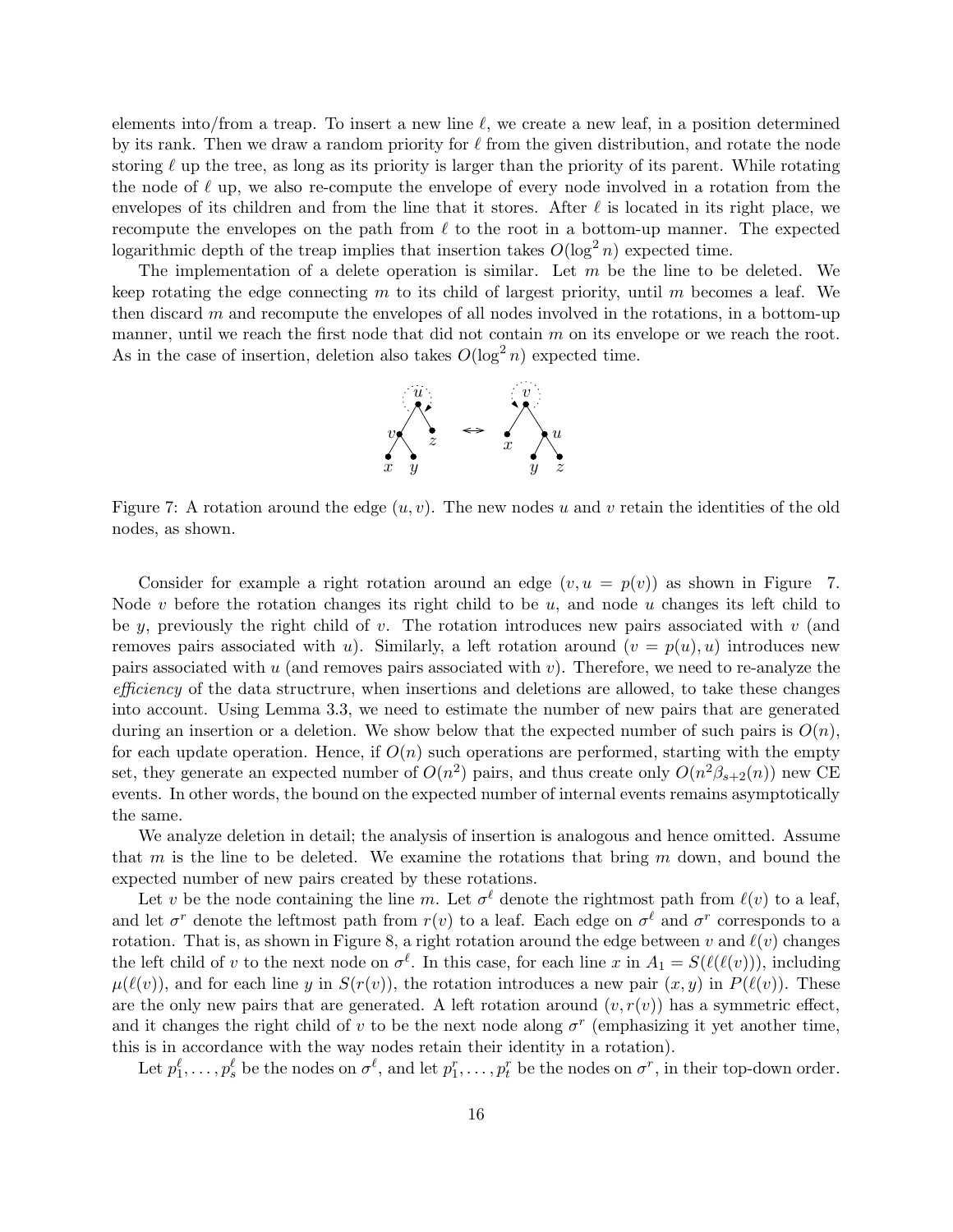

Figure 8: Rotating m down.

Set  $A = S(\ell(v))$  and  $B = S(r(v))$ . Furthermore, set, for each i,  $A_i = S(\ell(p_i^{\ell}))$ , and  $B_i = S(r(p_i^{\tau}))$ . Suppose that all right rotations are performed first. As just discussed, the first right rotation creates the subset of new pairs  $(A_1 \cup \{\mu(p_1^{\ell})\}) \times B$ , all added to  $P(p_1^{\ell} = \ell(v))$ , the second creates the subset  $(A_2 \cup {\mu(p_2^{\ell})}) \times B$ , and so on. Similarly, if all left rotations are performed first, then the first left rotation creates the subset  $A \times (B_1 \cup {\mu(p_1^r)})$ , all of whose elements are added to  $P(p_1^r = r(v))$ , the second creates the subset  $A \times (B_2 \cup {\mu(p_2^r)})$ , and so on. See Figure 8. It is easy to see that if right rotations and left rotations are mixed, then each right rotation creates only a subset of the pairs it would have created if performed before all left rotations, and the same holds for left rotations. Therefore, regardless of the order of the rotations, the total number of new pairs is dominated by  $|A \times B|$ .

For  $i < m < j$ , define  $B_{i,m,j}$  to be an indicator random variable, which is 1 if and only node  $v(m)$  is the lowest common ancestor of  $v(i)$  and  $v(j)$ . The expected size of  $A \times B$ , for a fixed node  $v(m)$ , is

$$
\sum_{i,j|i
$$

For  $B_{i,m,j}$  to be 1,  $v(m)$  must have the largest priority among all nodes x, such that  $i \leq rank(x) \leq j$ . The probability of this event is equal to the probability that  $v(m)$  ends up last in a random permutation of the nodes  $\{x \mid i \leq rank(x) \leq j\}$ . That is

$$
\mathbf{E}(B_{i,m,j}) = \frac{(j-i)!}{(j-i+1)!} = \frac{1}{j-i+1},
$$

for any  $i < m < j$ . Summing up over all such pairs i and j, we get that

$$
\sum_{i,j|i
$$

That is, we have shown that the expected increase in the sum  $\sum_{v} |P(v)|$ , caused by inserting or deleting an element (at place m) is  $O(n)$ . Following the preceding discussion, we thus obtain:

**Theorem 4.1.** Let S be a fully dynamic set of n lines moving in the plane, where the motion of each line is semi-algebraic of constant description complexity. Assume also that S is subject to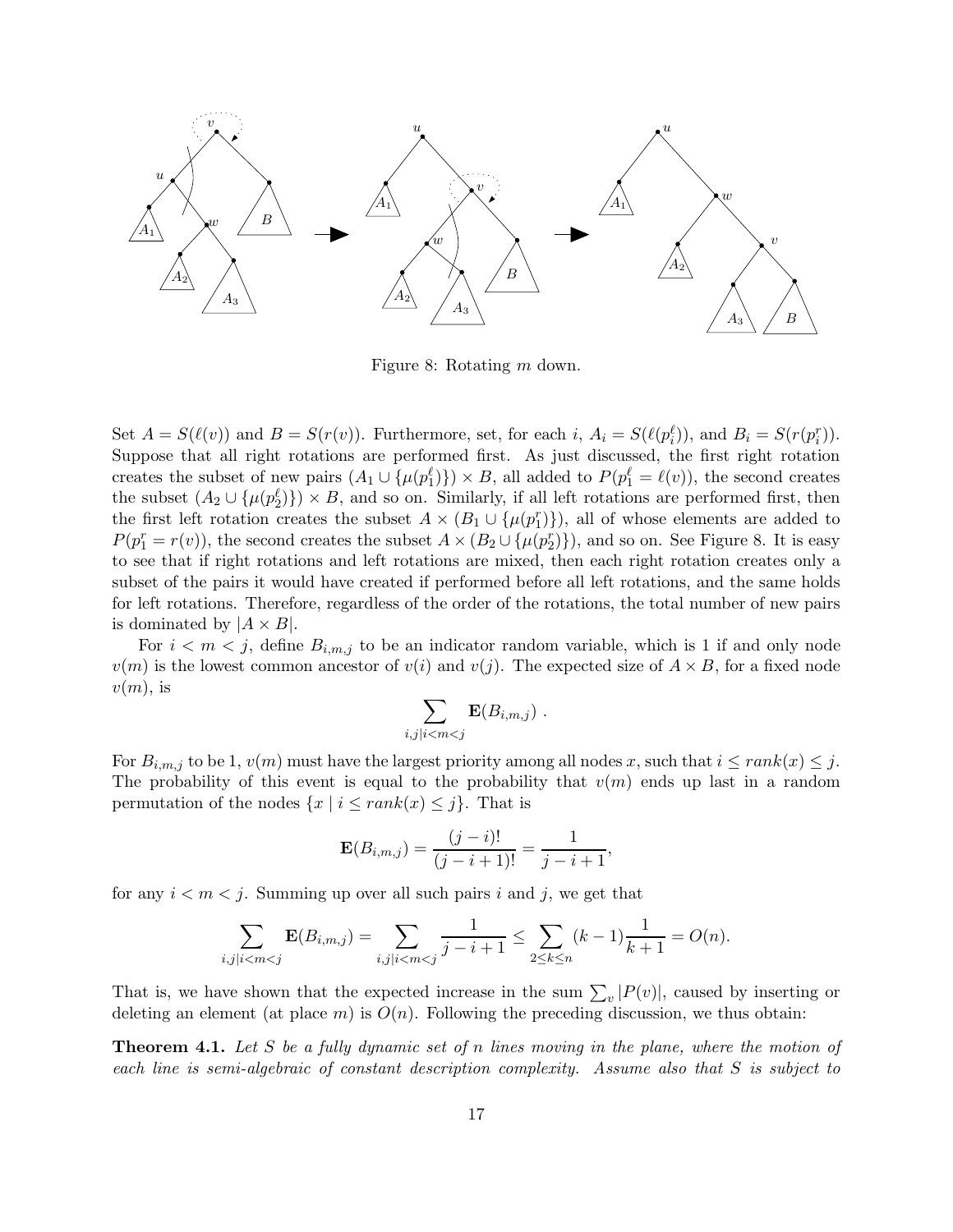$O(n)$  insertions and deletions. We can maintain the upper envelope of S in a randomized structure of linear size, that processes an expected number of  $O(n^2\beta_{s+2}(n)\log n)$  events, each in  $O(\log^2 n)$ expected time, where s is the number of times where any fixed triple of lines can become concurrent. Each line participates at any given time in  $O(\log n)$  certificates that the structure maintains.

The standard duality that we have used between lines and points yields the primal version of the preceding theorem.

**Theorem 4.2.** Let S be a fully dynamic set of n lines moving in the plane, where the motion of each line is semi-algebraic of constant description complexity. Assume also that S is subject to  $O(n)$  insertions and deletions. We can maintain the convex hull of S in a randomized structure of linear size, that processes an expected number of  $O(n^2\beta_{s+2}(n)\log n)$  events, each in  $O(\log^2 n)$ expected time, where s is the number of times where any fixed triple of points can become collinear. Each point participates at any given time in  $O(\log n)$  certificates that the structure maintains.

Remarks. (1) Note that, in accordance with the discussion in Section 3, here we need to use  $\beta_{s+2}(n)$  in the bounds, rather than the slightly improved factor  $\beta_s(n)$  that has been derived in the non-dynamic case.

(2) In Theorems 4.1 and 4.2, we assume that there are only  $O(n)$  insertions and deletions. If the number of insertions and deletions is  $N \gg n$ , then the preceding analysis shows that the number of additional external events created by these updates is  $O(Nn\beta_{s+2}(n))$ . This, times a logarithmic factor due to swaps, is easily seen to also bound the number of internal events, which makes the structure efficient also in this case.

# References

- [1] P.K. Agarwal, J. Basch, M. de Berg, L. Guibas, and J. Hershberger, Lower bounds for kinetic planar subdivisions, Discrete Comput. Geom. 24 (2000), 721–733.
- [2] P. K. Agarwal, M. de Berg, J. Gao, L. J. Guibas, and S. Har-Peled, Staying in the middle: Exact and approximate medians in  $\mathbb{R}^1$  and  $\mathbb{R}^2$  for moving points, manuscript, 2003.
- [3] P. K. Agarwal, J. Erickson, and L. Guibas, Kinetic binary space partitions for intersecting segments and disjoint triangles, Proc. Ninth Annu. ACM-SIAM Sympos. Discrete Algo. (1998), 107–116,
- [4] P.K. Agarwal, J. Gao, and L. Guibas, Kinetic medians and kd-trees, Proc. European Sympos. Algo. (2002), 5–16. Lecture Notes in Comput. Sci., 2461, Springer Verlag, Berlin, 2002.
- [5] P. K. Agarwal, L. Guibas, J. Hershberger, and E. Veach, Maintaining the extent of a moving point set, Discrete Comput. Geom. 26 (2001), 353–374.
- [6] P. K. Agarwal, L. Guibas, T. M. Murali, and J. S. Vitter, Cylindrical static and kinetic binary space partitions. Comput. Geom. Theory Appls. 16 (2000), 103–127.
- [7] J. Basch, J. Erickson, L. Guibas, J. Hershberger, and L. Zhang, Kinetic collision detection between two simple polygons, Comput. Geom. Theory Appls. 27 (2004), 211–235.